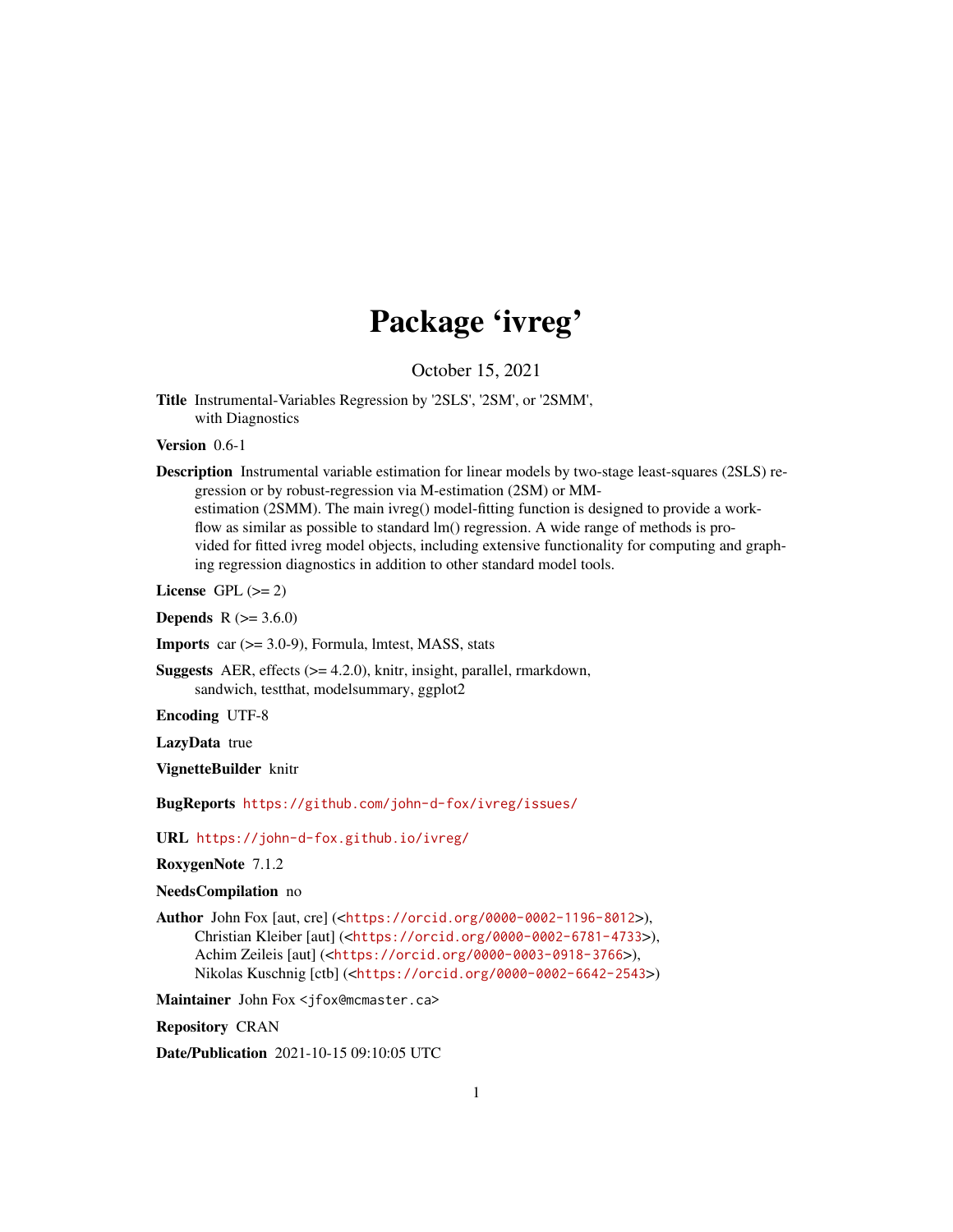# <span id="page-1-0"></span>R topics documented:

| Index |  |
|-------|--|

CigaretteDemand *U.S. Cigarette Demand Data*

#### **Description**

Determinants of cigarette demand for the 48 continental US States in 1995 and compared between 1995 and 1985.

# Usage

data("CigaretteDemand", package = "ivreg")

# Format

A data frame with 48 rows and 10 columns.

packs Number of cigarette packs per capita sold in 1995.

rprice Real price in 1995 (including sales tax).

rincome Real per capita income in 1995.

salestax Sales tax in 1995.

cigtax Cigarette-specific taxes (federal and average local excise taxes) in 1995.

packsdiff Difference in log(packs) (between 1995 and 1985).

pricediff Difference in log(rprice) (between 1995 and 1985).

incomediff Difference in log(rincome) (between 1995 and 1985).

salestaxdiff Difference in salestax (between 1995 and 1985).

cigtaxdiff Difference in cigtax (between 1995 and 1985).

# Details

The data are taken from the online complements to Stock and Watson (2007) and had been prepared as panel data (in long form) in [CigarettesSW](#page-0-0) from the AER package (Kleiber and Zeileis 2008). Here, the data are provided by state (in wide form), readily preprocessed to contain all variables needed for illustrations of OLS and IV regressions. More related examples from Stock and Watson (2007) are provided in the AER package in [StockWatson2007](#page-0-0). A detailed discussion of the various cigarette demand examples with R code is provided by Hanck et al. (2020, Chapter 12).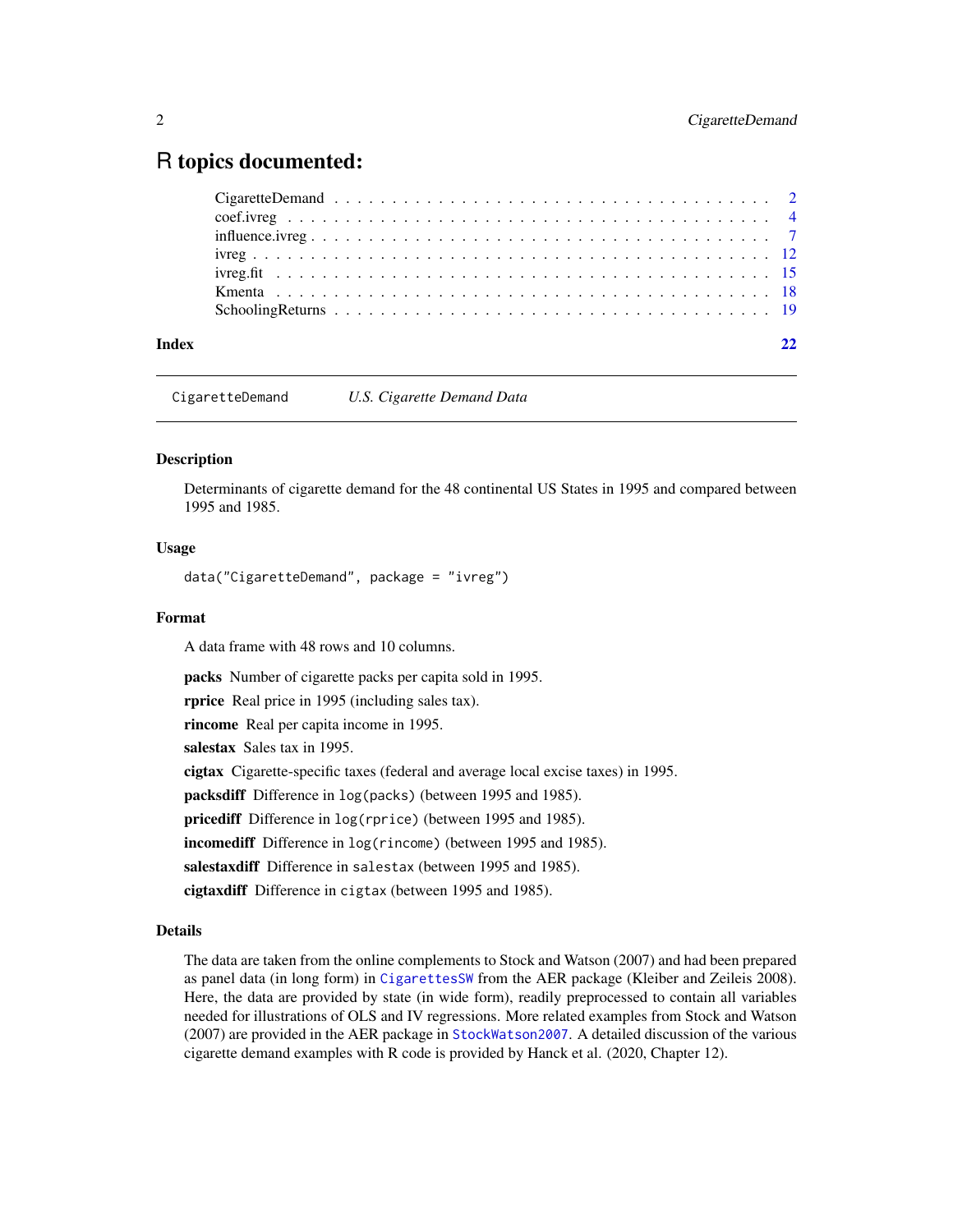# <span id="page-2-0"></span>CigaretteDemand 3

#### Source

Online complements to Stock and Watson (2007).

#### References

Hanck, C., Arnold, M., Gerber, A., and Schmelzer, M. (2020). *Introduction to Econometrics with R*. <https://www.econometrics-with-r.org/>

Kleiber, C. and Zeileis, A. (2008). *Applied Econometrics with R*. Springer-Verlag

Stock, J.H. and Watson, M.W. (2007). *Introduction to Econometrics*, 2nd ed., Addison Wesley.

# See Also

[CigarettesSW](#page-0-0).

```
## load data
data("CigaretteDemand", package = "ivreg")
## basic price elasticity: OLS vs. IV
cig_ols <- lm(log(packs) ~ log(rprice), data = CigaretteDemand)
cig_iv <- ivreg(log(packs) ~ log(rprice) | salestax, data = CigaretteDemand)
cbind(OLS = coef(cig_ols), IV = coef(cig_i v))## adjusting for income differences (exogenous)
cig_iv2 <- ivreg(log(packs) ~ log(rprice) + log(rincome) | salestax + log(rincome),
  data = CigaretteDemand)
## adding a second instrument for log(rprice)
cig\_iv3 \leq update(cig\_iv2, . \leq . \mid . + cigtax)## comparison using heteroscedasticity-consistent standard errors
library("lmtest")
library("sandwich")
coeftest(cig_iv2, vcov = vcovHC, type = "HC1")
coeftest(cig_iv3, vcov = vcovHC, type = "HC1")
## long-run price elasticity using differences between 1995 and 1985
cig_ivdiff1 <- ivreg(packsdiff ~ pricediff + incomediff | incomediff + salestaxdiff,
  data = CigaretteDemand)
cig_ivdiff2 <- update(cig_ivdiff1, . ~ . | . - salestaxdiff + cigtaxdiff)
cig_ivdiff3 <- update(cig_ivdiff1, . ~ . | . + cigtaxdiff)
coeftest(cig_ivdiff1, vcov = vcovHC, type = "HC1")
coeffest(cig\_ivdiff2, vcov = vcovHC, type = "HC1")coeftest(cig_ivdiff3, vcov = vcovHC, type = "HC1")
```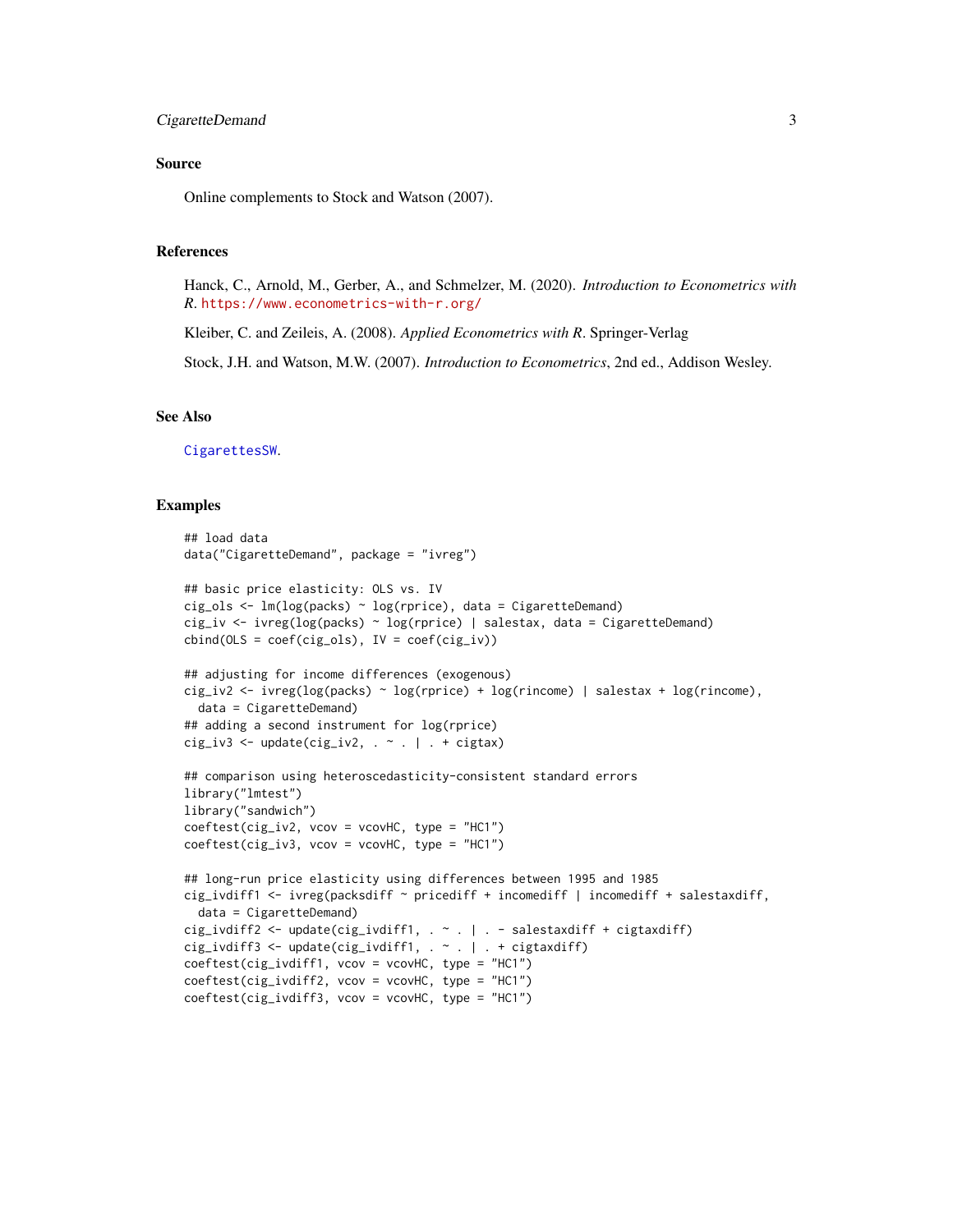<span id="page-3-0"></span>

#### <span id="page-3-1"></span>Description

Various methods for processing "ivreg" objects; for diagnostic methods, see [ivregDiagnostics](#page-6-1).

#### Usage

```
## S3 method for class 'ivreg'
coef(object, component = c("stage2", "stage1"), complete = TRUE, ...)
## S3 method for class 'ivreg'
vcov(object, component = c("stage2", "stage1"), complete = TRUE, ...)
## S3 method for class 'ivreg'
confint(
 object,
 parm,
 level = 0.95,component = c("stage2", "stage1"),
 complete = TRUE,
  vcov. = NULL,
 df = NULL,...
\lambda## S3 method for class 'ivreg'
break(x, \ldots)## S3 method for class 'ivreg'
estfun(x, \ldots)## S3 method for class 'ivreg'
vcovHC(x, \ldots)## S3 method for class 'ivreg'
terms(x, component = c("regressors", "instruments", "full"), ...)## S3 method for class 'ivreg'
model.matrix(
  object,
  component = c("regressors", "projected", "instruments"),
  ...
)
## S3 method for class 'ivreg_projected'
```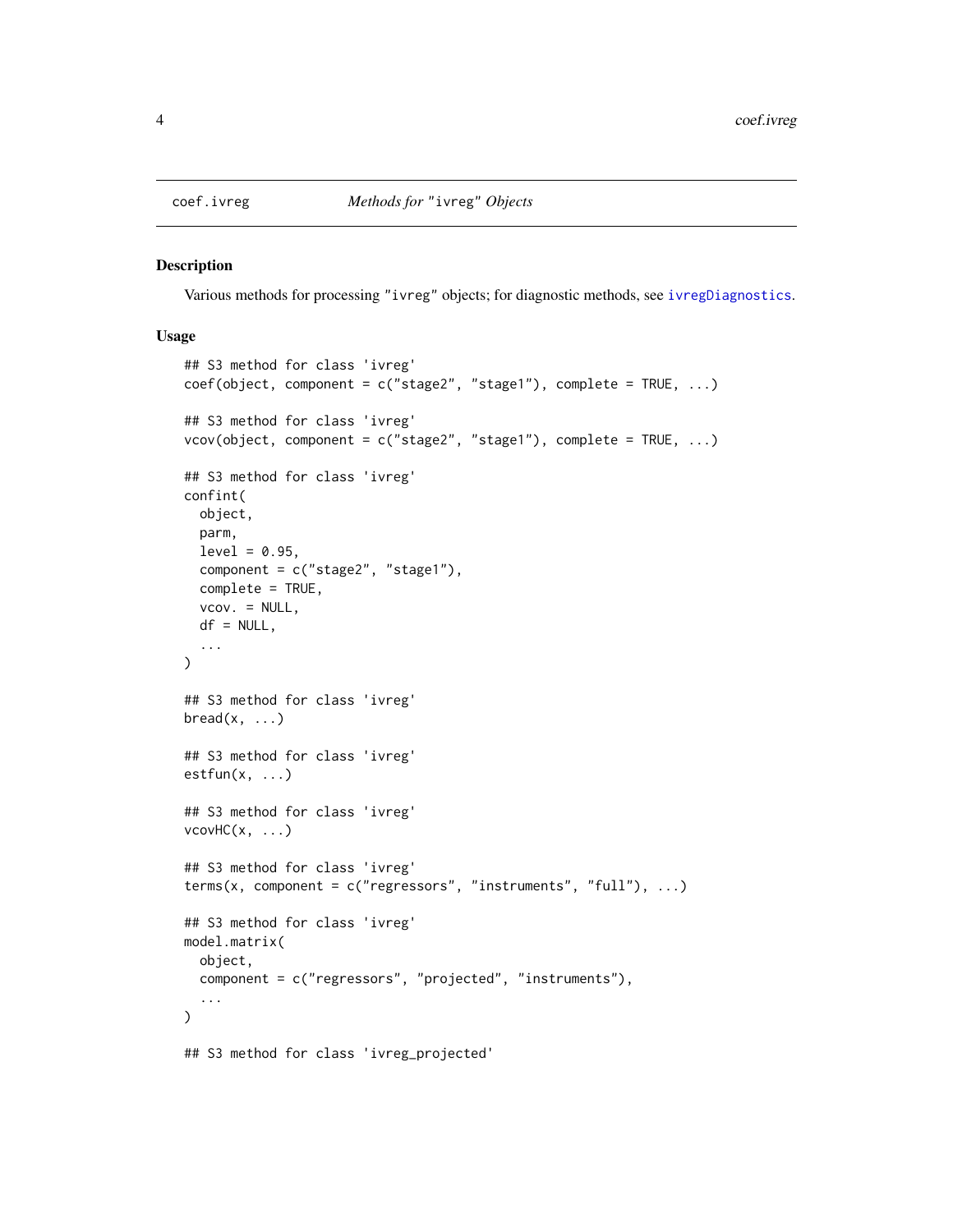# coef.ivreg 5

```
model.matrix(object, ...)
## S3 method for class 'ivreg'
predict(
 object,
 newdata,
  type = c("response", "terms"),
 na.action = na.pass,
  ...
)
## S3 method for class 'ivreg'
print(x, digits = max(3, getOption("digits") - 3), ...)
## S3 method for class 'ivreg'
summary(object, vcov. = NULL, df = NULL, diagnostics = NULL, ...)
## S3 method for class 'summary.ivreg'
print(
  x,
 digits = max(3, getOption("digits") - 3),signif.stars = getOption("show.signif.stars"),
  ...
\mathcal{L}## S3 method for class 'ivreg'
anova(object, object2, test = "F", vcov. = NULL, \ldots)
## S3 method for class 'ivreg'
update(object, formula., ..., evaluate = TRUE)
## S3 method for class 'ivreg'
residuals(
 object,
 type = c("response", "projected", "regressors", "working", "deviance", "pearson",
    "partial", "stage1"),
  ...
\mathcal{L}## S3 method for class 'ivreg'
Effect(focal.predictors, mod, ...)
## S3 method for class 'ivreg'
formula(x, component = c("complete", "regressors", "instruments"), ...)## S3 method for class 'ivreg'
find_formula(x, ...)
```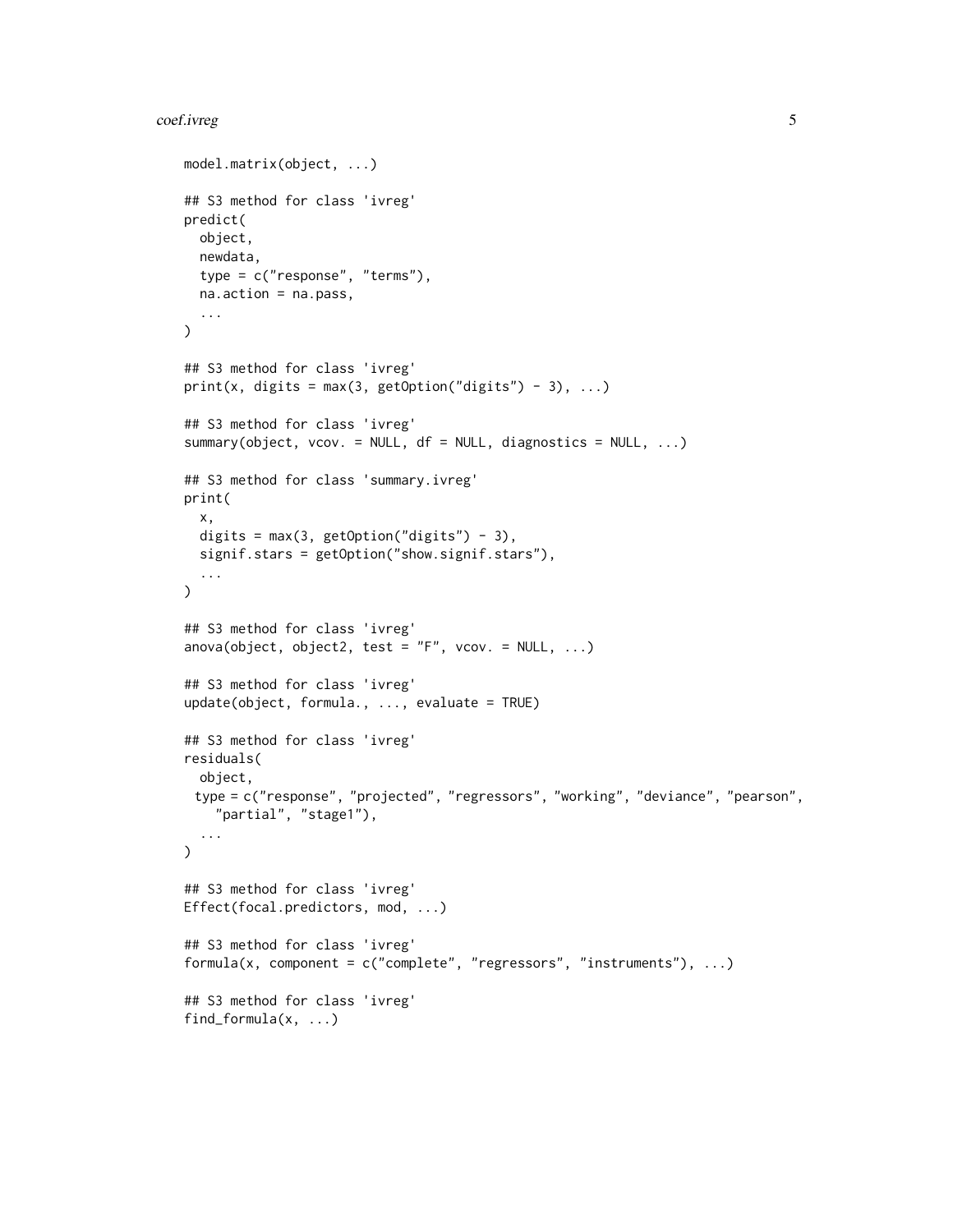```
## S3 method for class 'ivreg'
Anova(mod, test.statistic = c("F", "Chisq"), ...)
## S3 method for class 'ivreg'
linearHypothesis(
  model,
 hypothesis.matrix,
  rhs = NULL,test = c("F", "Chisq"),...
\mathcal{L}## S3 method for class 'ivreg'
alias(object, ...)
## S3 method for class 'ivreg'
qr(x, \ldots)## S3 method for class 'ivreg'
weights(object, type = c("variance", "robustness"), ...)
```
# Arguments

| object, object2, model, mod |                                                                                                                                                                                                                                                                                                                                                                                                                                                                                        |  |
|-----------------------------|----------------------------------------------------------------------------------------------------------------------------------------------------------------------------------------------------------------------------------------------------------------------------------------------------------------------------------------------------------------------------------------------------------------------------------------------------------------------------------------|--|
|                             | An object of class "ivreg".                                                                                                                                                                                                                                                                                                                                                                                                                                                            |  |
| component                   | For terms, "regressors", "instruments", or "full"; for model.matrix,<br>"projected", "regressors", or "instruments"; for formula, "regressors",<br>"instruments", or "complete"; for coef and vcov, "stage2" or "stage1".                                                                                                                                                                                                                                                              |  |
| complete                    | If TRUE, the default, the returned coefficient vector (for $\text{coef}(\cdot)$ ) or coefficient-<br>coevariance matrix (for vcov) includes elements for aliased regressors.                                                                                                                                                                                                                                                                                                           |  |
| $\cdots$                    | arguments to pass down.                                                                                                                                                                                                                                                                                                                                                                                                                                                                |  |
| parm                        | parameters for which confidence intervals are to be computed; a vector or num-<br>bers or names; the defaiult is all parameters.                                                                                                                                                                                                                                                                                                                                                       |  |
| level                       | confidence level; the default is 0.95.                                                                                                                                                                                                                                                                                                                                                                                                                                                 |  |
| VCOV.                       | Optional coefficient covariance matrix, or a function to compute the covariance<br>matrix, to use in computing the model summary.                                                                                                                                                                                                                                                                                                                                                      |  |
| df                          | Optional residual degrees of freedom to use in computing model summary.                                                                                                                                                                                                                                                                                                                                                                                                                |  |
| X                           | An object of class "ivreg" or "summary.ivreg".                                                                                                                                                                                                                                                                                                                                                                                                                                         |  |
| newdata                     | Values of predictors for which to obtain predicted values.                                                                                                                                                                                                                                                                                                                                                                                                                             |  |
| type                        | For predict, one of "response" (the default) or "terms"; for residuals,<br>one of "response" (the default), "projected", "regressors", "working",<br>"deviance", "pearson", or "partial"; type = "working" and "response"<br>are equivalent, as are type = "deviance" and "pearson"; for weights, "variance"<br>(the default) for invariance-variance weights (which is NULL for an unweighted<br>fit) or "robustness" for robustness weights (available for M or MM estima-<br>tion). |  |

<span id="page-5-0"></span>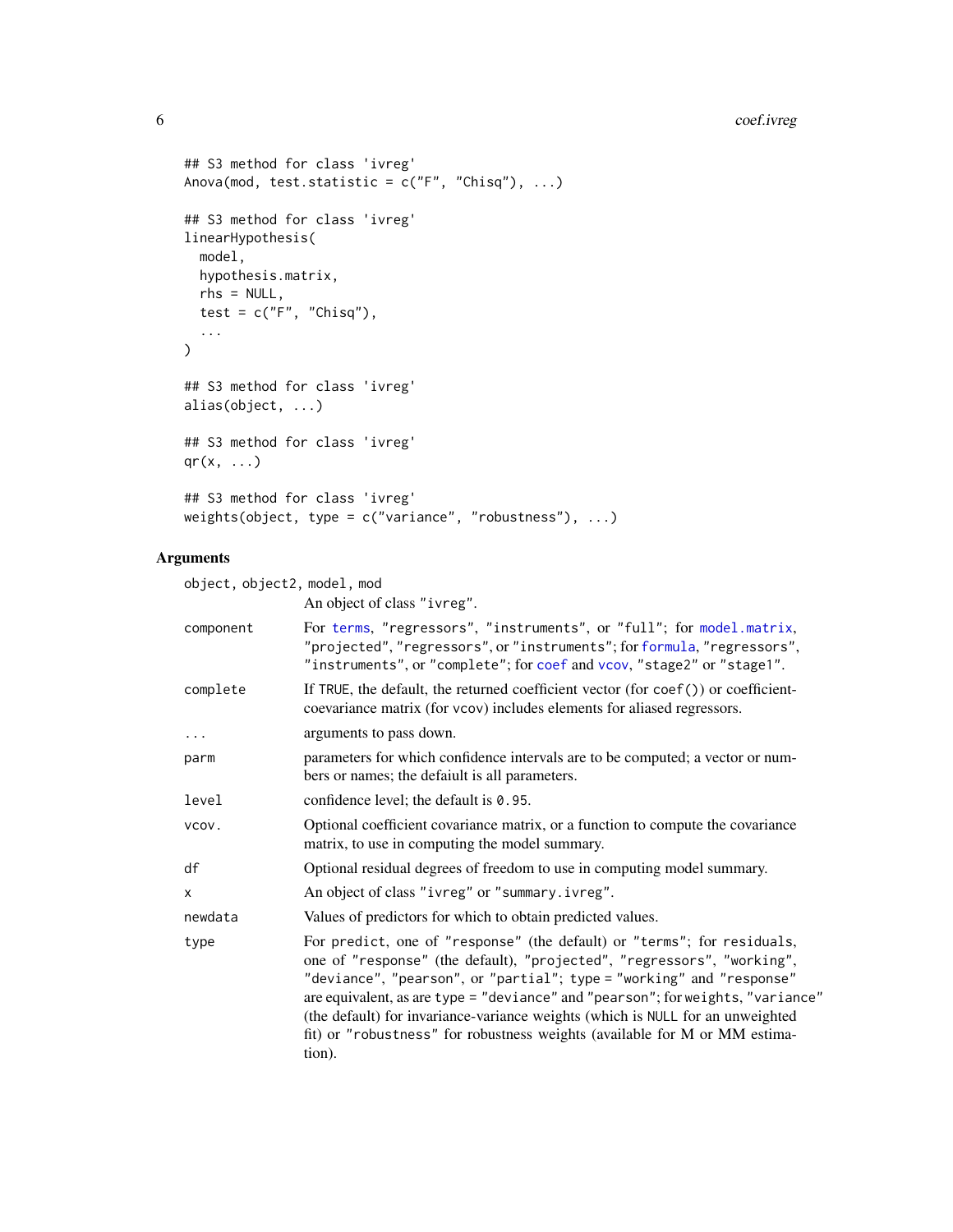<span id="page-6-0"></span>

| na.action              | na method to apply to predictor values for predictions; default is na. pass.                                                                                                                                                                                |  |
|------------------------|-------------------------------------------------------------------------------------------------------------------------------------------------------------------------------------------------------------------------------------------------------------|--|
| digits                 | For printing.                                                                                                                                                                                                                                               |  |
| diagnostics            | Report 2SLS "diagnostic" tests in model summary (default is TRUE). These tests<br>are not to be confused with the <i>regression diagnostics</i> provided elsewhere in the<br>ivreg package: see ivregDiagnostics.                                           |  |
| signif.stars           | Show "significance stars" in summary output.                                                                                                                                                                                                                |  |
| test, test.statistic   |                                                                                                                                                                                                                                                             |  |
|                        | Test statistics for ANOVA table computed by anova(), Anova(), or linearHypothesis().<br>Only test = $"F"$ is supported by anova(); this is also the default for Anova()<br>and linearHypothesis(), which also allow test = "Chisq" for asymptotic<br>tests. |  |
| formula.               | To update model.                                                                                                                                                                                                                                            |  |
| evaluate               | If TRUE, the default, the updated model is evaluated; if FALSE the updated call is<br>returned.                                                                                                                                                             |  |
| focal.predictors       |                                                                                                                                                                                                                                                             |  |
|                        | Focal predictors for effect plot, see Effect.                                                                                                                                                                                                               |  |
| hypothesis.matrix, rhs |                                                                                                                                                                                                                                                             |  |
|                        | For formulating a linear hypothesis; see the documentation for linear Hypothesis<br>for details.                                                                                                                                                            |  |
| Also                   |                                                                                                                                                                                                                                                             |  |

# **See**

# [ivreg](#page-11-1), [ivreg.fit](#page-14-1), [ivregDiagnostics](#page-6-1)

influence.ivreg *Deletion and Other Diagnostic Methods for* "ivreg" *Objects*

# <span id="page-6-1"></span>Description

Methods for computing deletion and other regression diagnostics for 2SLS regression. It's generally more efficient to compute the deletion diagnostics via the influence method and then to extract the various specific diagnostics with the methods for "influence.ivreg" objects. Other diagnostics for linear models, such as added-variable plots ([avPlots](#page-0-0)) and component-plus-residual plots ([crPlots](#page-0-0)), also work, as do effect plots (e.g., [predictorEffects](#page-0-0)) with residuals (see the examples below). The pointwise confidence envelope for the qqP1ot method assumes an independent random sample from the t distribution with degrees of freedom equal to the residual degrees of freedom for the model and so are approximate, because the studentized residuals aren't independent.

For additional information, see the vignette [Diagnostics for 2SLS Regression.](#page-0-0)

# Usage

```
## S3 method for class 'ivreg'
influence(
 model,
  sigma. = n \le 1000,
```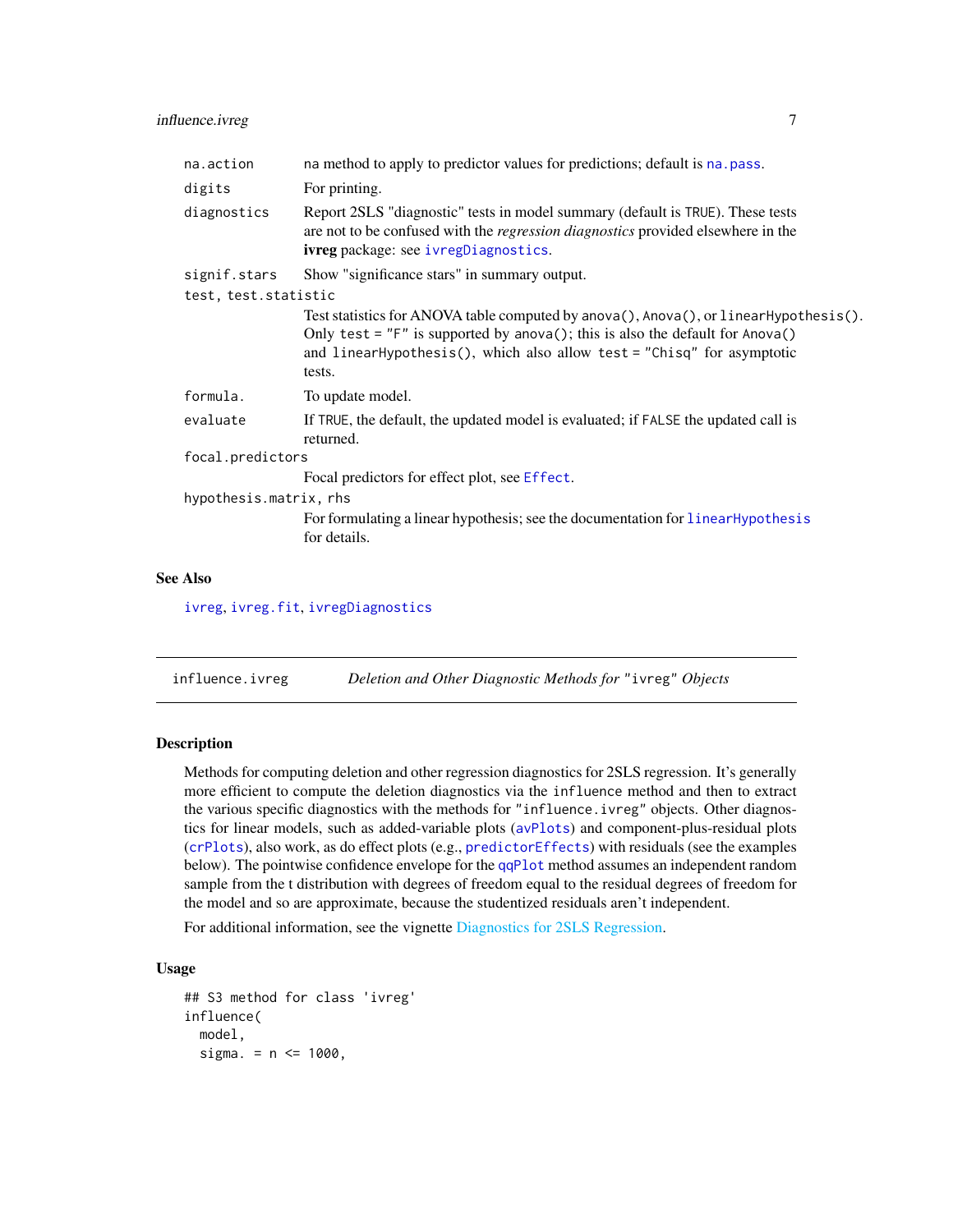```
type = c("stage2", "both", "maximum"),
  applyfun = NULL,
 ncores = NULL,
  ...
\mathcal{L}## S3 method for class 'ivreg'
rstudent(model, ...)
## S3 method for class 'ivreg'
cooks.distance(model, ...)
## S3 method for class 'influence.ivreg'
dfbeta(model, ...)
## S3 method for class 'ivreg'
dfbeta(model, ...)
## S3 method for class 'ivreg'
hatvalues(model, type = c("stage2", "both", "maximum", "stage1"), ...)
## S3 method for class 'influence.ivreg'
rstudent(model, ...)
## S3 method for class 'influence.ivreg'
hatvalues(model, ...)
## S3 method for class 'influence.ivreg'
cooks.distance(model, ...)
## S3 method for class 'influence.ivreg'
qqPlot(
 x,
 ylab = paste("Studentized Residuals(", deparse(substitute(x)), ")", sep = ""),
 distribution = c("t", "norm"),...
\lambda## S3 method for class 'ivreg'
influencePlot(x, ...)
## S3 method for class 'influence.ivreg'
influencePlot(model, ...)
## S3 method for class 'ivreg'
infIndexPlot(model, ...)
## S3 method for class 'influence.ivreg'
```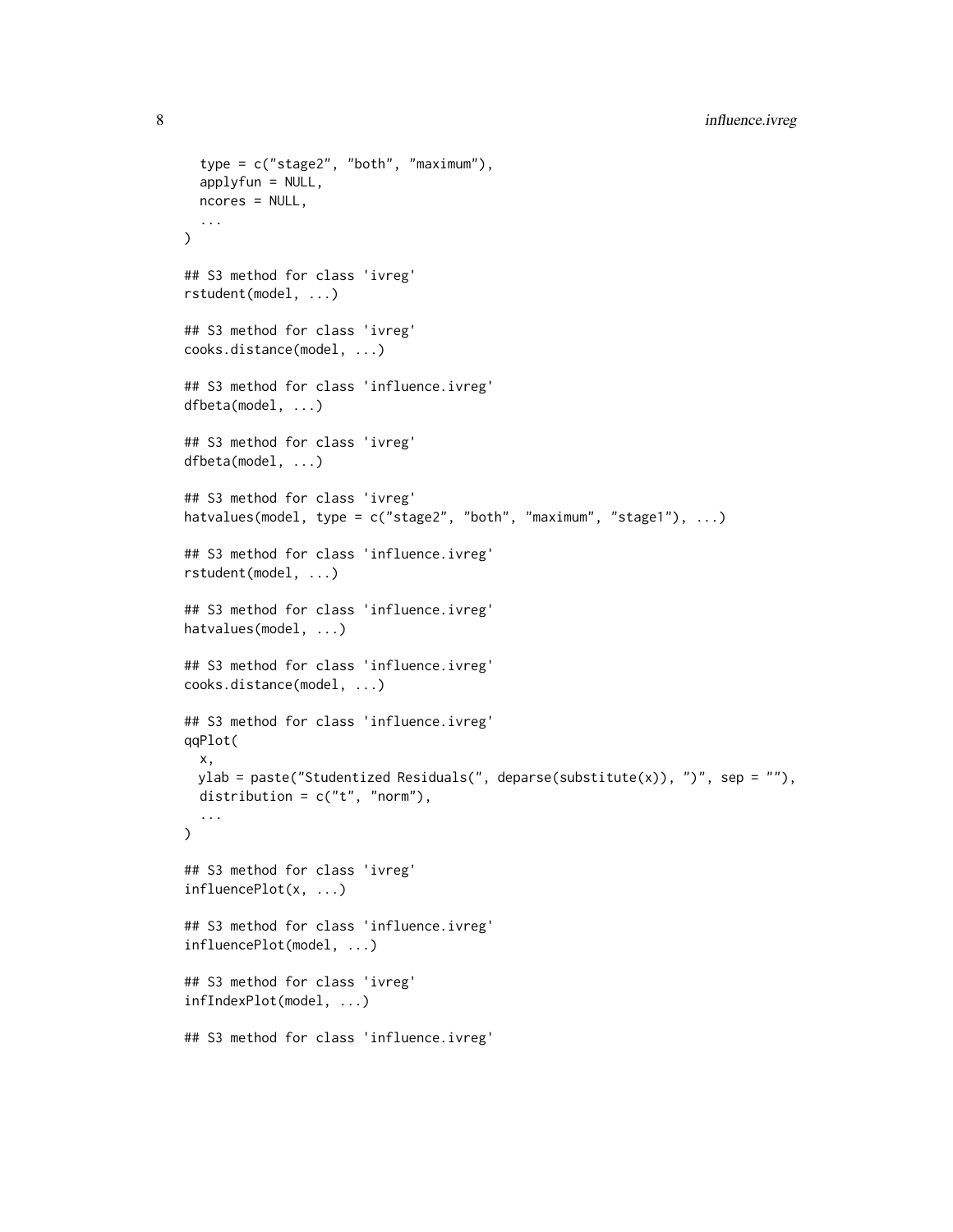# influence.ivreg 9

```
infIndexPlot(model, ...)
## S3 method for class 'influence.ivreg'
model.matrix(object, ...)
## S3 method for class 'ivreg'
avPlots(model, terms, ...)
## S3 method for class 'ivreg'
avPlot(model, ...)
## S3 method for class 'ivreg'
mcPlots(model, terms, ...)
## S3 method for class 'ivreg'
mcPlot(model, ...)
## S3 method for class 'ivreg'
Boot(
 object,
 f = \text{coef},
 labels = names(f(object)),
 R = 999,method = "case",ncores = 1,
  ...
\mathcal{L}## S3 method for class 'ivreg'
crPlots(model, terms, ...)
## S3 method for class 'ivreg'
crPlot(model, ...)
## S3 method for class 'ivreg'
ceresPlots(model, terms, ...)
## S3 method for class 'ivreg'
ceresPlot(model, ...)
## S3 method for class 'ivreg'
plot(x, \ldots)## S3 method for class 'ivreg'
qqPlot(x, distribution = c("t", "norm"), ...)
## S3 method for class 'ivreg'
outlierTest(x, ...)
```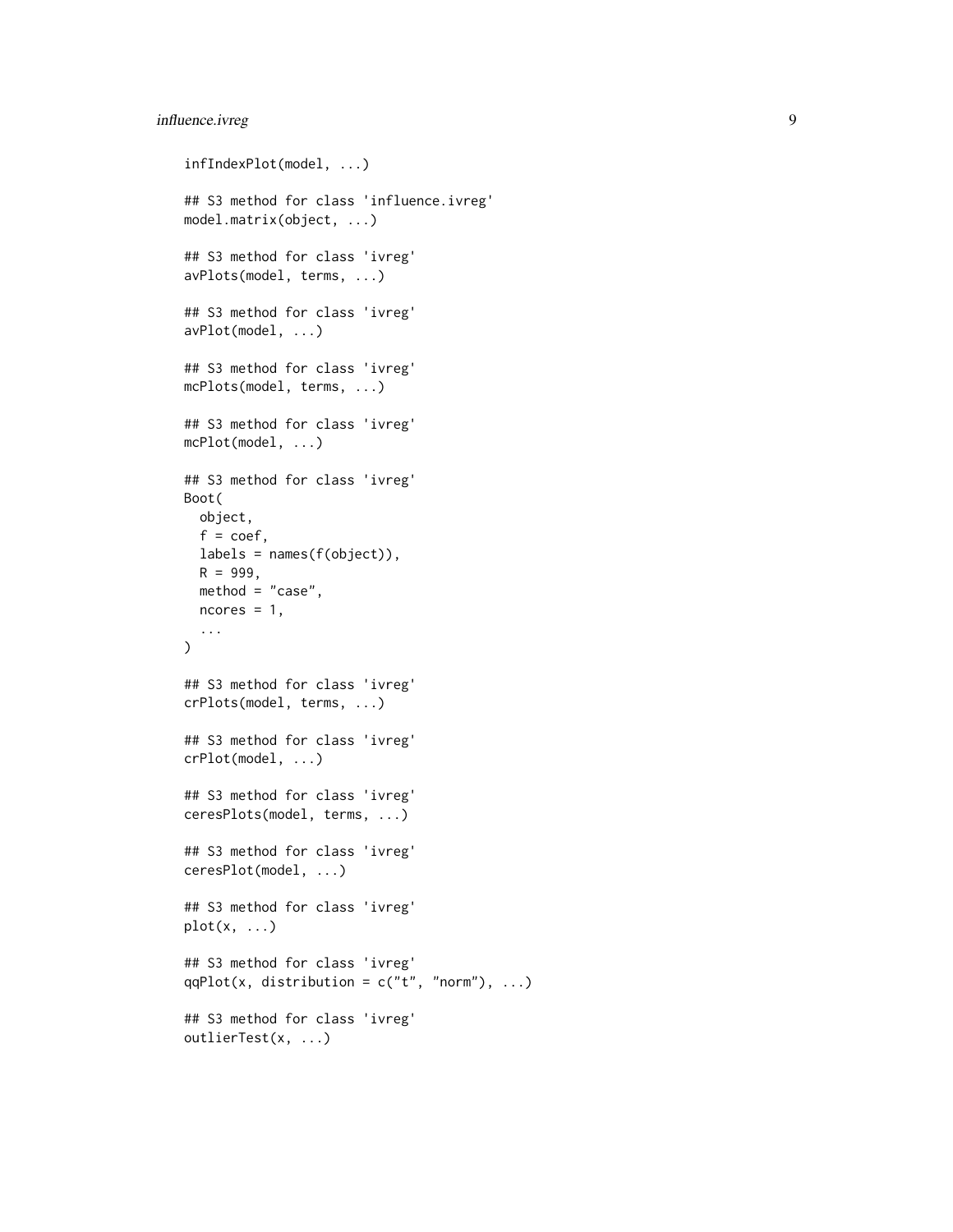```
## S3 method for class 'ivreg'
influencePlot(x, ...)
## S3 method for class 'ivreg'
spreadLevelPlot(x, main = "Spread-Level Plot", ...)
## S3 method for class 'ivreg'
ncvTest(model, ...)
## S3 method for class 'ivreg'
deviance(object, ...)
## S3 method for class 'rivreg'
influence(model, ...)
```
# Arguments

| model, x, object |                                                                                                                                                                                                                                                                                                                                                                                                                                                                                                                                                                                                         |
|------------------|---------------------------------------------------------------------------------------------------------------------------------------------------------------------------------------------------------------------------------------------------------------------------------------------------------------------------------------------------------------------------------------------------------------------------------------------------------------------------------------------------------------------------------------------------------------------------------------------------------|
|                  | A "ivreg" or "influence.ivreg" object.                                                                                                                                                                                                                                                                                                                                                                                                                                                                                                                                                                  |
| sigma.           | If TRUE (the default for 1000 or fewer cases), the deleted value of the resid-<br>ual standard deviation is computed for each case; if FALSE, the overall residual<br>standard deviation is used to compute other deletion diagnostics.                                                                                                                                                                                                                                                                                                                                                                 |
| type             | If "stage2" (the default), hatvalues are for the second stage regression; if "both",<br>the hat values are the geometric mean of the casewise hat values for the two<br>stages; if "maximum", the hatvalues are the larger of the casewise hatvalues<br>for the two stages. In computing the geometric mean or casewise maximum<br>hatvalues, the hatvalues for each stage are first divided by their average (num-<br>ber of coefficients in stage regression/number of cases); the geometric mean or<br>casewise maximum values are then multiplied by the average hatvalue from the<br>second stage. |
| applyfun         | Optional loop replacement function that should work like lapply with argu-<br>ments function( $X$ , FUN, ). The default is to use a loop unless the ncores<br>argument is specified (see below).                                                                                                                                                                                                                                                                                                                                                                                                        |
| ncores           | Numeric, number of cores to be used in parallel computations. If set to an<br>integer the applyfun is set to use either parlapply (on Windows) or mclapply<br>(otherwise) with the desired number of cores.                                                                                                                                                                                                                                                                                                                                                                                             |
| $\ddots$         | arguments to be passed down.                                                                                                                                                                                                                                                                                                                                                                                                                                                                                                                                                                            |
| ylab             | The vertical axis label.                                                                                                                                                                                                                                                                                                                                                                                                                                                                                                                                                                                |
| distribution     | "t" (the default) or "norm".                                                                                                                                                                                                                                                                                                                                                                                                                                                                                                                                                                            |
| terms            | Terms for which added-variable plots are to be constructed; the default, if the<br>argument isn't specified, is the "regressors" component of the model formula.                                                                                                                                                                                                                                                                                                                                                                                                                                        |
| f, labels, R     | see Boot.                                                                                                                                                                                                                                                                                                                                                                                                                                                                                                                                                                                               |
| method           | only "case" (case resampling) is supported: see Boot.                                                                                                                                                                                                                                                                                                                                                                                                                                                                                                                                                   |
| main             | Main title for the graph.                                                                                                                                                                                                                                                                                                                                                                                                                                                                                                                                                                               |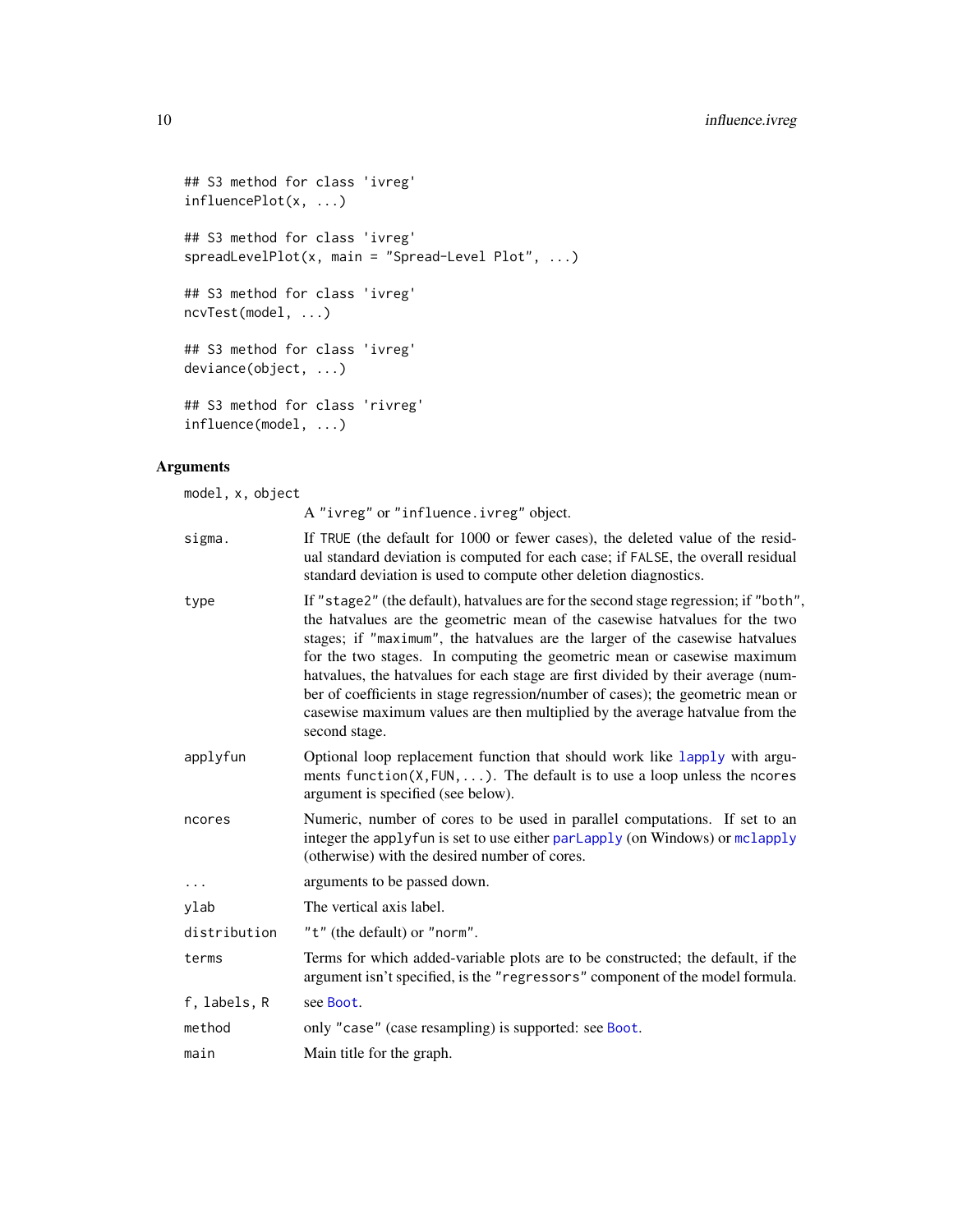# <span id="page-10-0"></span>influence.ivreg 11

# Value

In the case of influence.ivreg, an object of class "influence.ivreg" with the following components:

coefficients the estimated regression coefficients

model the model matrix

dfbeta influence on coefficients

sigma deleted values of the residual standard deviation

dffits overall influence on the regression coefficients

cookd Cook's distances

hatvalues hatvalues

rstudent Studentized residuals

df.residual residual degrees of freedom

In the case of other methods, such as rstudent.ivreg or rstudent.influence.ivreg, the corresponding diagnostic statistics. Many other methods (e.g., crPlot.ivreg, avPlot.ivreg, Effect.ivreg) draw graphs.

# See Also

[ivreg](#page-11-1), [avPlots](#page-0-0), [crPlots](#page-0-0), [predictorEffects](#page-0-0), [qqPlot](#page-0-0), [influencePlot](#page-0-0), [infIndexPlot](#page-0-0), [Boot](#page-0-0), [outlierTest](#page-0-0), [spreadLevelPlot](#page-0-0), [ncvTest](#page-0-0).

```
kmenta.eq1 <- ivreg(Q \sim P + D | D + F + A, data = Kmenta)
summary(kmenta.eq1)
car::avPlots(kmenta.eq1)
car::mcPlots(kmenta.eq1)
car::crPlots(kmenta.eq1)
car::ceresPlots(kmenta.eq1)
car::influencePlot(kmenta.eq1)
car::influenceIndexPlot(kmenta.eq1)
car::qqPlot(kmenta.eq1)
car::spreadLevelPlot(kmenta.eq1)
plot(effects::predictorEffects(kmenta.eq1, residuals = TRUE))
set.seed <- 12321 # for reproducibility
confint(car::Boot(kmenta.eq1, R = 250)) # 250 reps for brevity
car::outlierTest(kmenta.eq1)
car::ncvTest(kmenta.eq1)
```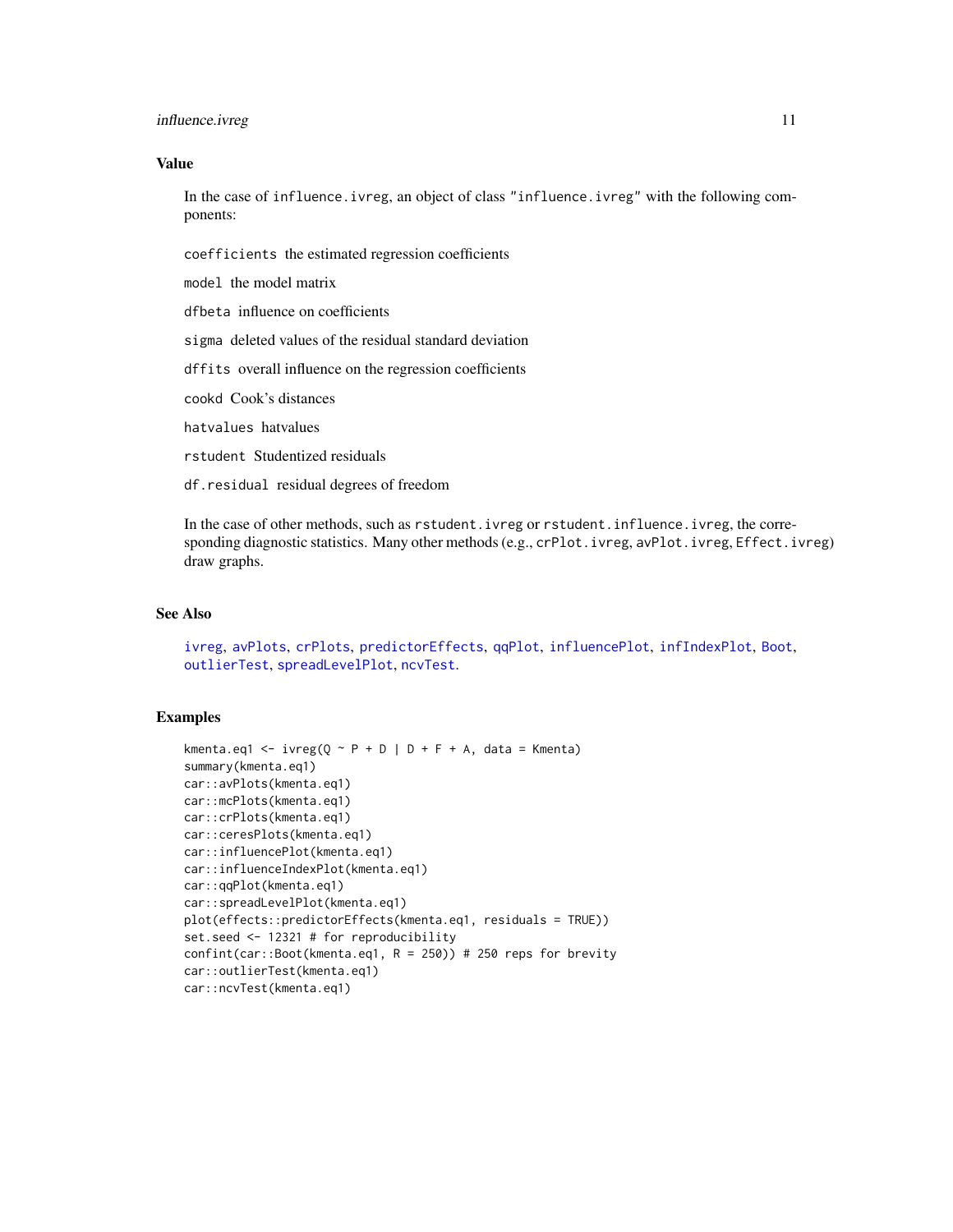# <span id="page-11-1"></span><span id="page-11-0"></span>Description

Fit instrumental-variable regression by two-stage least squares (2SLS). This is equivalent to direct instrumental-variables estimation when the number of instruments is equal to the number of regressors. Alternative robust-regression estimators are also provided, based on M-estimation (2SM) and MM-estimation (2SMM).

# Usage

```
ivreg(
  formula,
  instruments,
 data,
  subset,
 na.action,
 weights,
 offset,
  contrasts = NULL,
 model = TRUE,y = TRUE,x = FALSE,
 method = c("OLS", "M", "MM"),
  ...
)
```
# Arguments

formula, instruments

|           | formula specification(s) of the regression relationship and the instruments. Ei-<br>ther instruments is missing and formula has three parts as in $y \sim x1 + x2$<br>$z1 + z2 + z3$ (recommended) or formula is $y \sim x1 + x2$ and instruments is a<br>one-sided formula $\sim$ z1 + z2 + z3 (only for backward compatibility). |
|-----------|------------------------------------------------------------------------------------------------------------------------------------------------------------------------------------------------------------------------------------------------------------------------------------------------------------------------------------|
| data      | an optional data frame containing the variables in the model. By default the<br>variables are taken from the environment of the formula.                                                                                                                                                                                           |
| subset    | an optional vector specifying a subset of observations to be used in fitting the<br>model.                                                                                                                                                                                                                                         |
| na.action | a function that indicates what should happen when the data contain NAS. The<br>default is set by the na. action option.                                                                                                                                                                                                            |
| weights   | an optional vector of weights to be used in the fitting process.                                                                                                                                                                                                                                                                   |
| offset    | an optional offset that can be used to specify an a priori known component to be<br>included during fitting.                                                                                                                                                                                                                       |
| contrasts | an optional list. See the contrasts. arg of model. matrix. default.                                                                                                                                                                                                                                                                |
|           |                                                                                                                                                                                                                                                                                                                                    |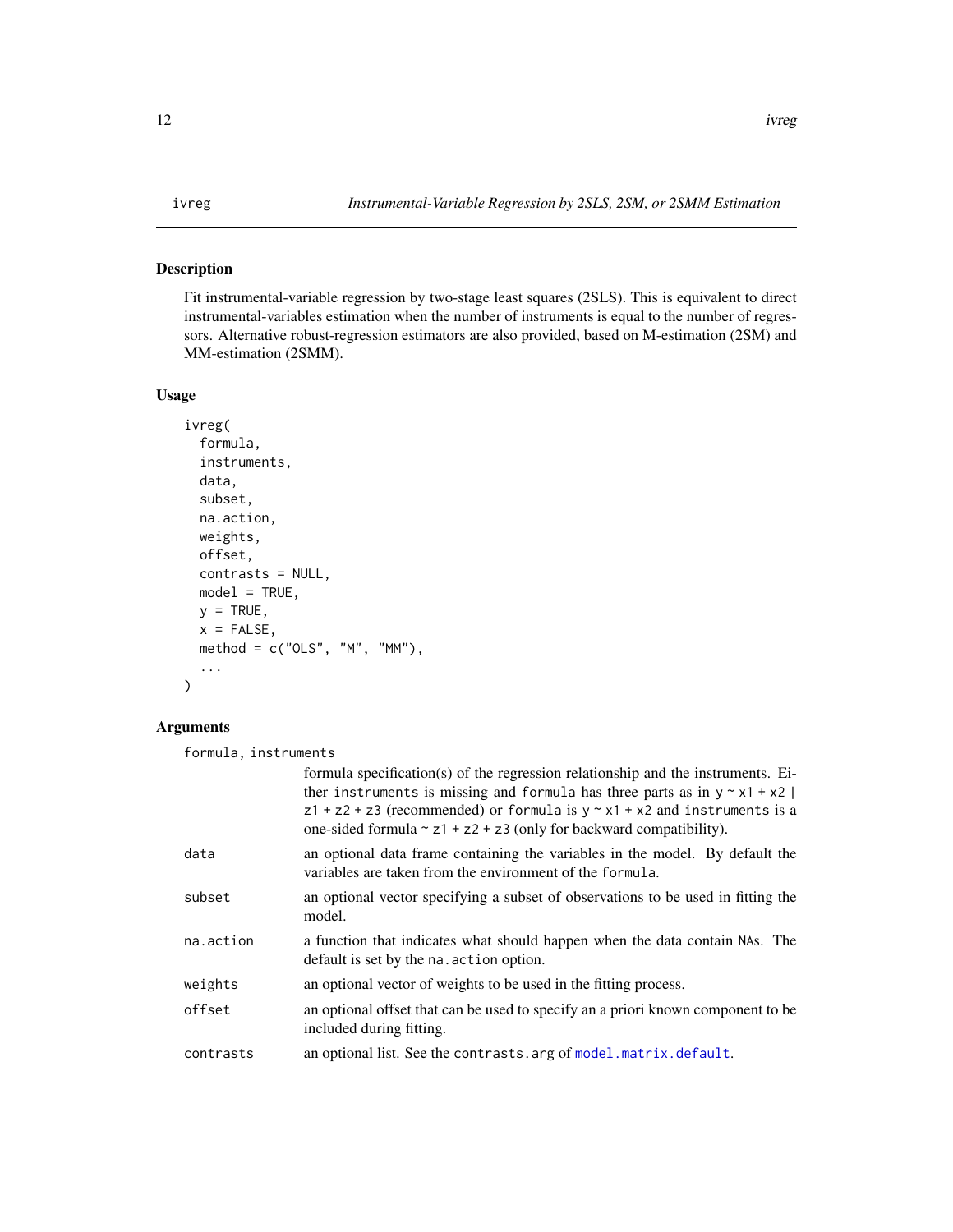<span id="page-12-0"></span>ivreg the state of the state of the state of the state of the state of the state of the state of the state of the state of the state of the state of the state of the state of the state of the state of the state of the stat

| model, x, y | logicals. If TRUE the corresponding components of the fit (the model frame, the<br>model matrices, the response) are returned. These components are necessary for<br>computing regression diagnostics.                                                                               |
|-------------|--------------------------------------------------------------------------------------------------------------------------------------------------------------------------------------------------------------------------------------------------------------------------------------|
| method      | the method used to fit the stage 1 and 2 regression: "OLS" for traditional 2SLS<br>regression (the default), "M" for M-estimation, or "MM" for MM-estimation, with<br>the latter two robust-regression methods implemented via the $r \ln r$ function in the<br><b>MASS</b> package. |
| $\cdot$     | further arguments passed to ivreg. fit.                                                                                                                                                                                                                                              |
|             |                                                                                                                                                                                                                                                                                      |

# **Details**

ivreg is the high-level interface to the work-horse function [ivreg.fit](#page-14-1). A set of standard methods (including print, summary, vcov, anova, predict, residuals, terms, model.matrix, bread, estfun) is available and described in [ivregMethods](#page-3-1). For methods related to regression diagnotics, see [ivregDiagnostics](#page-6-1).

Regressors and instruments for ivreg are most easily specified in a formula with two parts on the right-hand side, e.g.,  $y \sim x1 + x2$  | z1 + z2 + z3, where x1 and x2 are the explanatory variables and z1, z2, and z3 are the instrumental variables. Note that exogenous regressors have to be included as instruments for themselves.

For example, if there is one exogenous regressor ex and one endogenous regressor en with instrument in, the appropriate formula would be  $y \sim en + ex$  | in + ex. Alternatively, a formula with three parts on the right-hand side can also be used:  $y \sim ex$  | en | in. The latter is typically more convenient, if there is a large number of exogenous regressors.

Moreover, two further equivalent specification strategies are possible that are typically less convenient compared to the strategies above. One option is to use an update formula with a . in the second part of the formula is used:  $y \sim en + ex$  | . -en + in. Another option is to use a separate formula for the instruments (only for backward compatibility with earlier versions): formula =  $y \sim$  $en + ex$ , instruments =  $\sim$  in + ex.

Internally, all specifications are converted to the version with two parts on the right-hand side.

# Value

ivreg returns an object of class "ivreg" that inherits from class "lm", with the following components:

| coefficients  | parameter estimates, from the stage-2 regression.             |
|---------------|---------------------------------------------------------------|
| residuals     | vector of model residuals.                                    |
| residuals1    | matrix of residuals from the stage-1 regression.              |
| residuals2    | vector of residuals from the stage-2 regression.              |
| fitted.values | vector of predicted means for the response.                   |
| weights       | either the vector of weights used (if any) or NULL (if none). |
| offset        | either the offset used (if any) or NULL (if none).            |
| estfun        | a matrix containing the empirical estimating functions.       |
| n             | number of observations.                                       |
| nobs          | number of observations with non-zero weights.                 |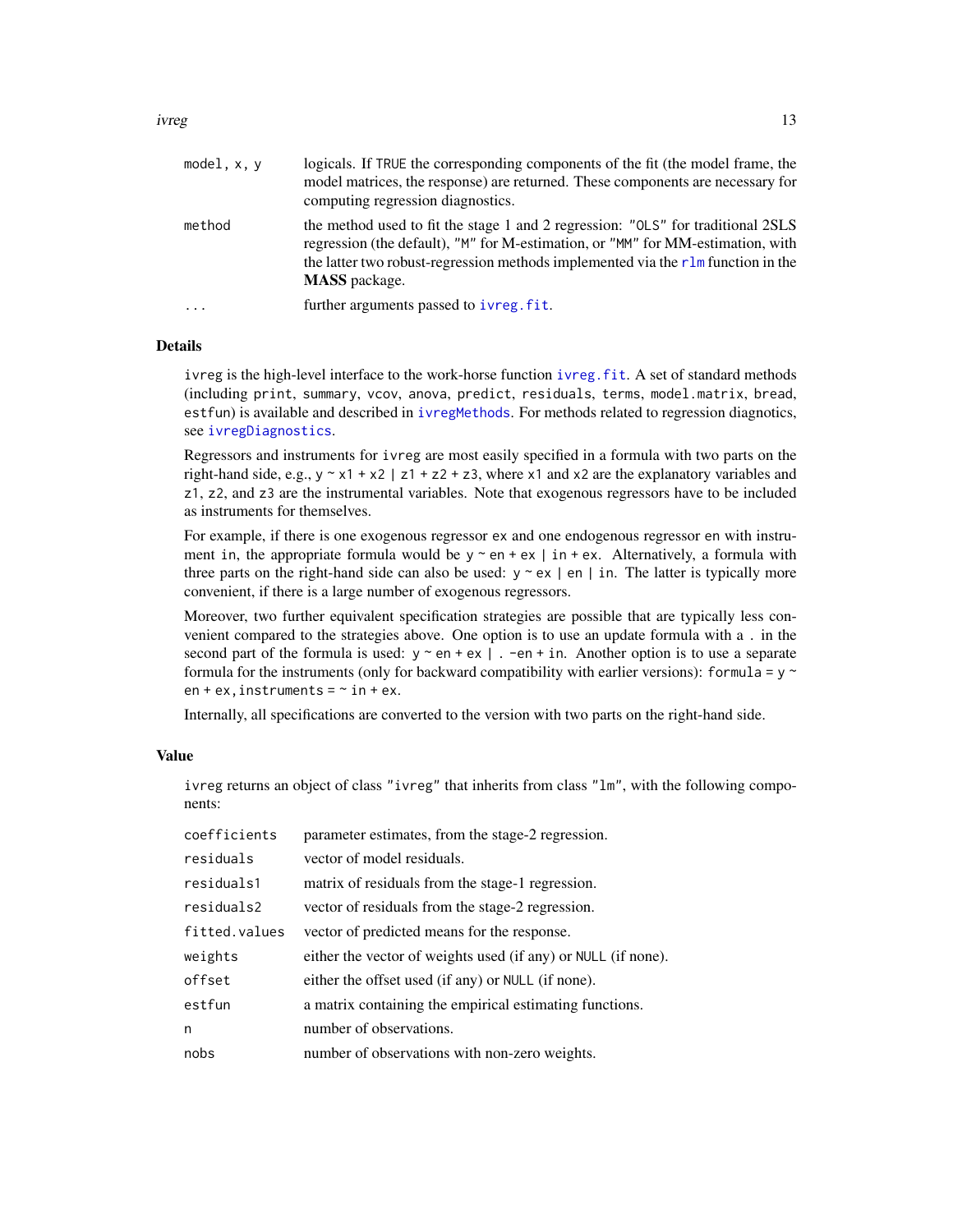| р             | number of columns in the model matrix x of regressors.                                                                                                                                                                                         |
|---------------|------------------------------------------------------------------------------------------------------------------------------------------------------------------------------------------------------------------------------------------------|
| q             | number of columns in the instrumental variables model matrix z                                                                                                                                                                                 |
| rank          | numeric rank of the model matrix for the stage-2 regression.                                                                                                                                                                                   |
| df.residual   | residual degrees of freedom for fitted model.                                                                                                                                                                                                  |
| cov.unscaled  | unscaled covariance matrix for the coefficients.                                                                                                                                                                                               |
| sigma         | residual standard deviation.                                                                                                                                                                                                                   |
| qr            | QR decomposition for the stage-2 regression.                                                                                                                                                                                                   |
| qr1           | QR decomposition for the stage-1 regression.                                                                                                                                                                                                   |
| rank1         | numeric rank of the model matrix for the stage-1 regression.                                                                                                                                                                                   |
| coefficients1 | matrix of coefficients from the stage-1 regression.                                                                                                                                                                                            |
| df.residual1  | residual degrees of freedom for the stage-1 regression.                                                                                                                                                                                        |
| exogenous     | columns of the "regressors" matrix that are exogenous.                                                                                                                                                                                         |
| endogenous    | columns of the "regressors" matrix that are endogenous.                                                                                                                                                                                        |
| instruments   | columns of the "instruments" matrix that are instruments for the endogenous<br>variables.                                                                                                                                                      |
| method        | the method used for the stage 1 and 2 regressions, one of "OLS", "M", or "MM".                                                                                                                                                                 |
| rweights      | a matrix of robustness weights with columns for each of the stage-1 regressions<br>and for the stage-2 regression (in the last column) if the fitting method is "M" or<br>"MM", NULL if the fitting method is "OLS".                           |
| hatvalues     | a matrix of hatvalues. For method = "OLS", the matrix consists of two columns,<br>for each of the stage-1 and stage-2 regression; for method = "M" or "MM", there<br>is one column for each stage=1 regression and for the stage-2 regression. |
| df.residual   | residual degrees of freedom for fitted model.                                                                                                                                                                                                  |
| call          | the original function call.                                                                                                                                                                                                                    |
| formula       | the model formula.                                                                                                                                                                                                                             |
| na.action     | function applied to missing values in the model fit.                                                                                                                                                                                           |
| terms         | a list with elements "regressors" and "instruments" containing the terms<br>objects for the respective components.                                                                                                                             |
| levels        | levels of the categorical regressors.                                                                                                                                                                                                          |
| contrasts     | the contrasts used for categorical regressors.                                                                                                                                                                                                 |
| model         | the full model frame (if $model = TRUE$ ).                                                                                                                                                                                                     |
| у             | the response vector (if $y = TRUE$ ).                                                                                                                                                                                                          |
| х             | a list with elements "regressors", "instruments", "projected", containing<br>the model matrices from the respective components (if $x = TRUE$ ). "projected"<br>is the matrix of regressors projected on the image of the instruments.         |

# References

Greene, W.H. (1993) *Econometric Analysis*, 2nd ed., Macmillan.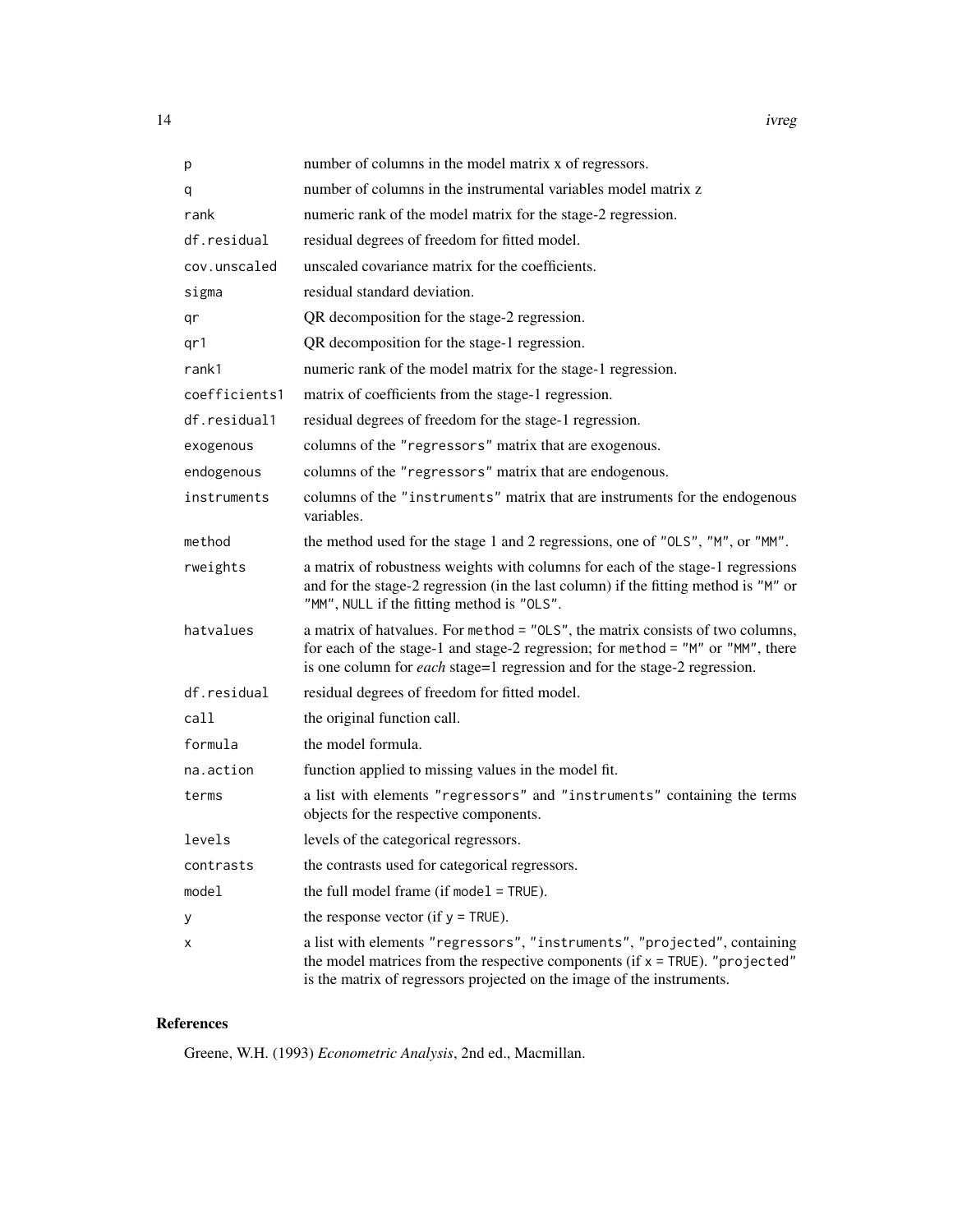#### <span id="page-14-0"></span>ivreg.fit 15

# See Also

[ivreg.fit](#page-14-1), [ivregDiagnostics](#page-6-1), [ivregMethods](#page-3-1), [lm](#page-0-0), [lm.fit](#page-0-0)

# Examples

```
## data
data("CigaretteDemand", package = "ivreg")
## model
m \leftarrow \text{ivreg}(\log(\text{packs}) \sim \log(\text{rprice}) + \log(\text{rincome}) \mid \text{salestax} + \log(\text{rincome}),data = CigaretteDemand)
summary(m)
summary(m, vcov = sandwich::sandwich, df = Inf)## ANOVA
m2 \leq update(m, \sim . - log(rincome) | . - log(rincome))
anova(m, m2)
car::Anova(m)
## same model specified by formula with three-part right-hand side
ivreg(log(packs) ~ log(rincome) | log(rprice) | salestax, data = CigaretteDemand)
# Robust 2SLS regression
data("Kmenta", package = "ivreg")
Kmenta1 <- Kmenta
Kmenta1[20, "0"] \leq 95 # corrupted data
deq <- ivreg(Q \sim P + D | D + F + A, data=Kmenta) # demand equation, uncorrupted data
deq1 <- ivreg(Q \sim P + D | D + F + A, data=Kmenta1) # standard 2SLS, corrupted data
deq2 <- ivreg(Q ~ P + D | D + F + A, data=Kmenta1, subset=-20) # standard 2SLS, removing bad case
deq3 <- ivreg(Q \sim P + D | D + F + A, data=Kmenta1, method="MM") # 2SLS MM estimation
car::compareCoefs(deq, deq1, deq2, deq3)
round(deq3$rweights, 2) # robustness weights
```
<span id="page-14-1"></span>

ivreg.fit *Fitting Instrumental-Variable Regressions by 2SLS, 2SM, or 2SMM Estimation*

# **Description**

Fit instrumental-variable regression by two-stage least squares (2SLS). This is equivalent to direct instrumental-variables estimation when the number of instruments is equal to the number of predictors. Alternative robust-regression estimation is also supported, based on M-estimation (22M) or MM-estimation (2SMM).

#### Usage

ivreg.fit( x,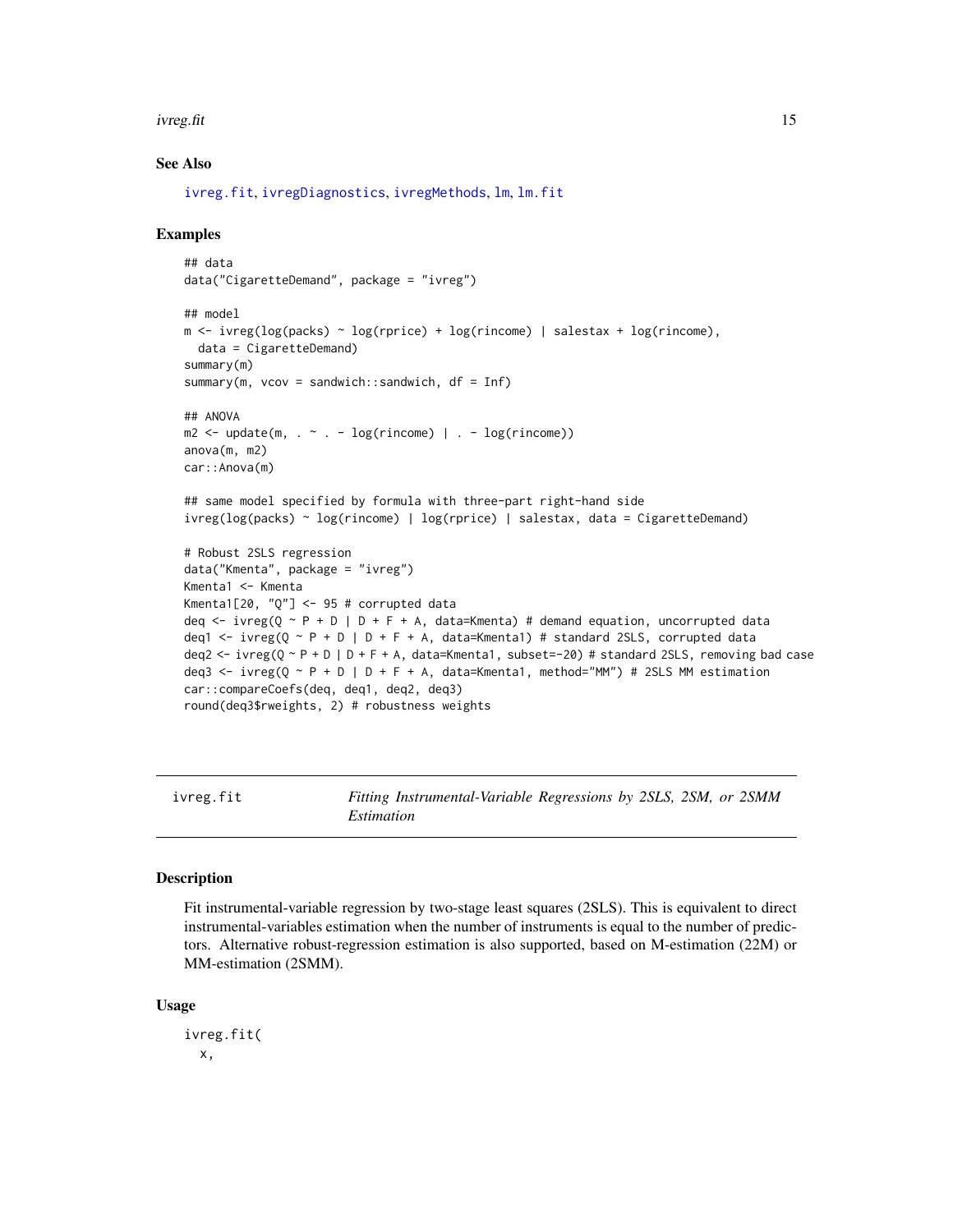```
y,
  z,
  weights,
  offset,
  method = c("OLS", "M", "MM"),
  rlm.args = list(),...
\mathcal{L}
```
# Arguments

| $\times$ | regressor matrix.                                                                                                                                                                                                                                                                    |
|----------|--------------------------------------------------------------------------------------------------------------------------------------------------------------------------------------------------------------------------------------------------------------------------------------|
| y        | vector for the response variable.                                                                                                                                                                                                                                                    |
| z        | instruments matrix.                                                                                                                                                                                                                                                                  |
| weights  | an optional vector of weights to be used in the fitting process.                                                                                                                                                                                                                     |
| offset   | an optional offset that can be used to specify an a priori known component to be<br>included during fitting.                                                                                                                                                                         |
| method   | the method used to fit the stage 1 and 2 regression: "OLS" for traditional 2SLS<br>regression (the default), "M" for M-estimation, or "MM" for MM-estimation, with<br>the latter two robust-regression methods implemented via the $r \ln m$ function in the<br><b>MASS</b> package. |
| rlm.args | a list of optional arguments to be passed to the $r \ln r$ function in the <b>MASS</b> pack-<br>age if robust regression is used for the stage 1 and 2 regressions.                                                                                                                  |
|          | further arguments passed to lm. fit or lm. wfit, respectively.                                                                                                                                                                                                                       |

# Details

[ivreg](#page-11-1) is the high-level interface to the work-horse function ivreg.fit. ivreg.fit is essentially a convenience interface to  $lm$ . fit (or  $lm$ , wfit) for first projecting x onto the image of z, then running a regression of y on the projected x, and computing the residual standard deviation.

# Value

ivreg.fit returns an unclassed list with the following components:

| coefficients  | parameter estimates, from the stage-2 regression.             |
|---------------|---------------------------------------------------------------|
| residuals     | vector of model residuals.                                    |
| residuals1    | matrix of residuals from the stage-1 regression.              |
| residuals2    | vector of residuals from the stage-2 regression.              |
| fitted.values | vector of predicted means for the response.                   |
| weights       | either the vector of weights used (if any) or NULL (if none). |
| offset        | either the offset used (if any) or NULL (if none).            |
| estfun        | a matrix containing the empirical estimating functions.       |
| n             | number of observations.                                       |
| nobs          | number of observations with non-zero weights.                 |
|               |                                                               |

<span id="page-15-0"></span>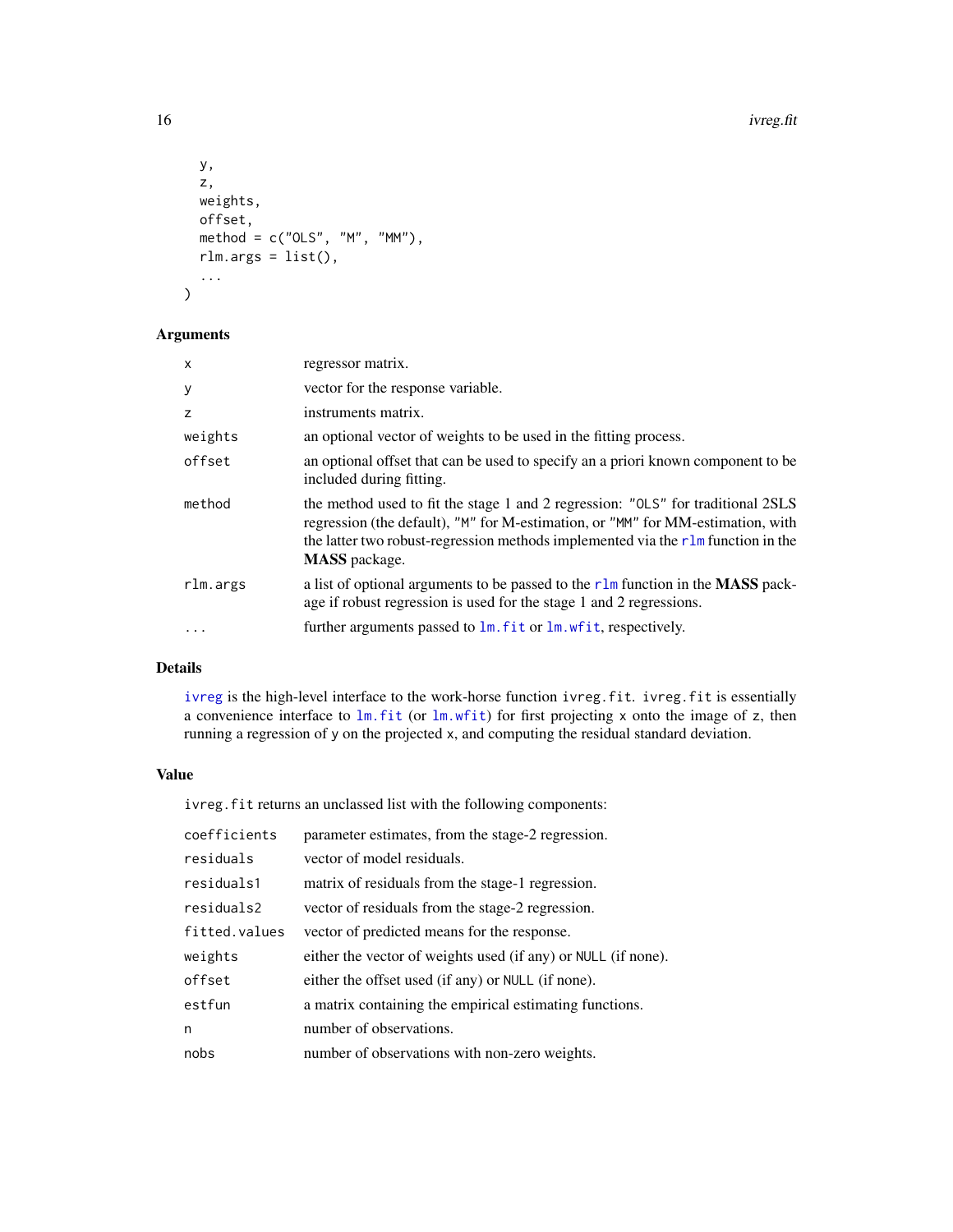<span id="page-16-0"></span>ivreg.fit the state of the state of the state of the state of the state of the state of the state of the state of the state of the state of the state of the state of the state of the state of the state of the state of the

| p             | number of columns in the model matrix x of regressors.                                                                                                                                                                                                |
|---------------|-------------------------------------------------------------------------------------------------------------------------------------------------------------------------------------------------------------------------------------------------------|
| q             | number of columns in the instrumental variables model matrix z                                                                                                                                                                                        |
| rank          | numeric rank of the model matrix for the stage-2 regression.                                                                                                                                                                                          |
| df.residual   | residual degrees of freedom for fitted model.                                                                                                                                                                                                         |
| cov.unscaled  | unscaled covariance matrix for the coefficients.                                                                                                                                                                                                      |
| sigma         | residual standard error; when method is "M" or "MM", this is based on the MAD<br>of the residuals (around $0$ ) — see mad.                                                                                                                            |
| x             | projection of x matrix onto span of z.                                                                                                                                                                                                                |
| qr            | QR decomposition for the stage-2 regression.                                                                                                                                                                                                          |
| gr1           | QR decomposition for the stage-1 regression.                                                                                                                                                                                                          |
| rank1         | numeric rank of the model matrix for the stage-1 regression.                                                                                                                                                                                          |
| coefficients1 | matrix of coefficients from the stage-1 regression.                                                                                                                                                                                                   |
| df.residual1  | residual degrees of freedom for the stage-1 regression.                                                                                                                                                                                               |
| exogenous     | columns of the "regressors" matrix that are exogenous.                                                                                                                                                                                                |
| endogenous    | columns of the "regressors" matrix that are endogenous.                                                                                                                                                                                               |
| instruments   | columns of the "instruments" matrix that are instruments for the endogenous<br>variables.                                                                                                                                                             |
| method        | the method used for the stage 1 and 2 regressions, one of "OLS", "M", or "MM".                                                                                                                                                                        |
| rweights      | a matrix of robustness weights with columns for each of the stage-1 regressions<br>and for the stage-2 regression (in the last column) if the fitting method is "M" or<br>"MM", NULL if the fitting method is "OLS".                                  |
| hatvalues     | a matrix of hatvalues. For method = "OLS", the matrix consists of two columns,<br>for each of the stage-1 and stage-2 regression; for method = "M" or "MM", there<br>is one column for <i>each</i> stage-1 regression and for the stage-2 regression. |

# See Also

[ivreg](#page-11-1), [lm.fit](#page-0-0), [lm.wfit](#page-0-0), [rlm](#page-0-0), [mad](#page-0-0)

```
## data
data("CigaretteDemand", package = "ivreg")
## high-level interface
m <- ivreg(log(packs) ~ log(rprice) + log(rincome) | salestax + log(rincome),
 data = CigaretteDemand)
## low-level interface
y \le -m$y
x <- model.matrix(m, component = "regressors")
z <- model.matrix(m, component = "instruments")
ivreg.fit(x, y, z)$coefficients
```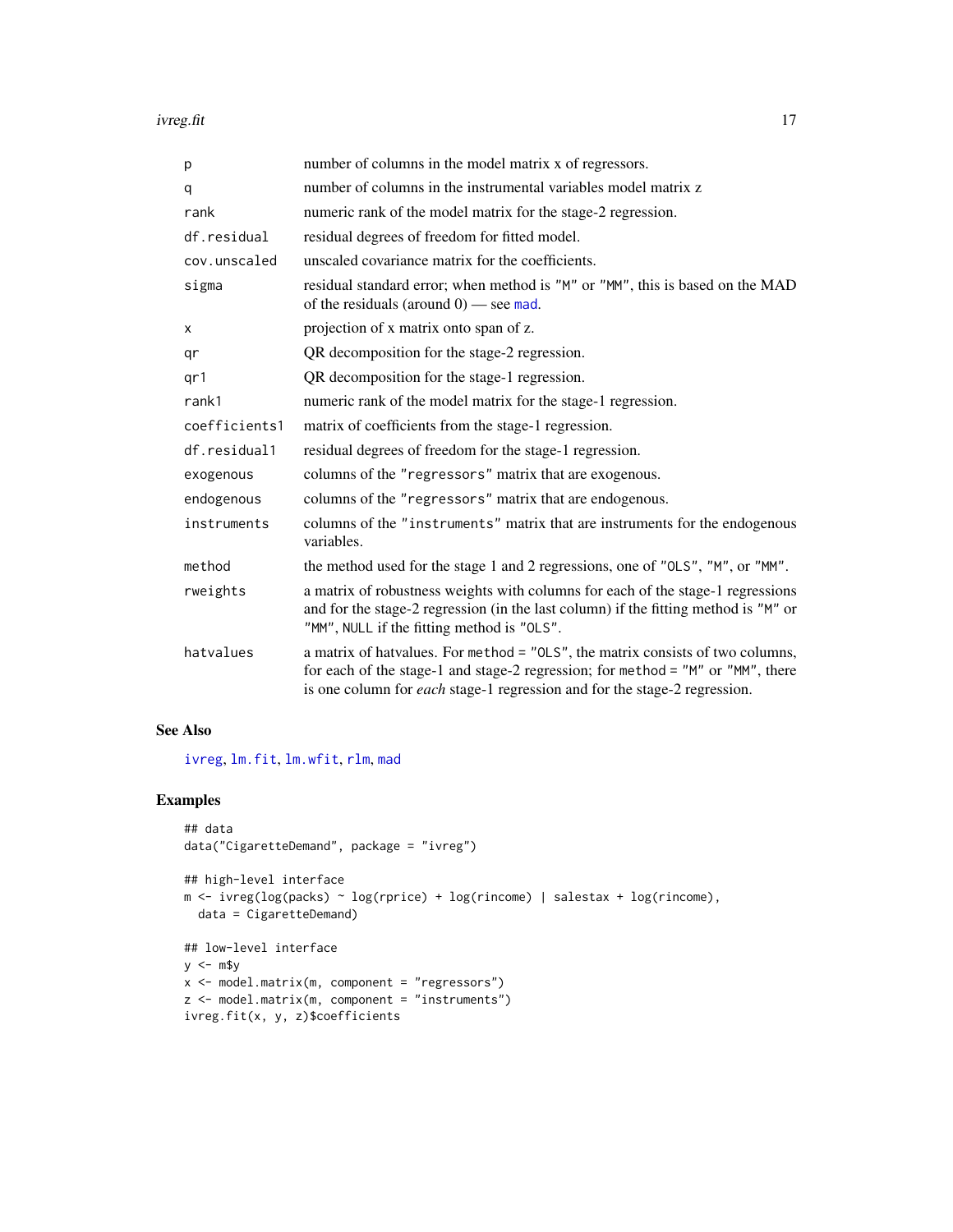<span id="page-17-0"></span>

# Description

These are partly contrived data from Kmenta (1986), constructed to illustrate estimation of a simultaneousequation econometric model. The data are an annual time-series for the U.S. economy from 1922 to 1941. The values of the exogenous variables D, and F, and A are real, while those of the endogenous variables Q and P are simulated according to the linear simultaneous equation model fit in the examples.

#### Usage

data("Kmenta", package = "ivreg")

# Format

A data frame with 20 rows and 5 columns.

Q food consumption per capita.

P ratio of food prices to general consumer prices.

D disposible income in constant dollars.

F ratio of preceding year's prices received by farmers to general consumer prices.

A time in years.

#### Source

Kmenta, J. (1986) *Elements of Econometrics*, 2nd ed., Macmillan.

# See Also

[ivreg](#page-11-1).

```
data("Kmenta", package = "ivreg")
deq <- ivreg(Q ~ P + D | D + F + A, data = Kmenta) # demand equation
seq <- ivreg(Q \sim P + F + A | D + F + A, data = Kmenta) # supply equation
summary(deq, tests = TRUE)
summary(seq, tests = TRUE)
```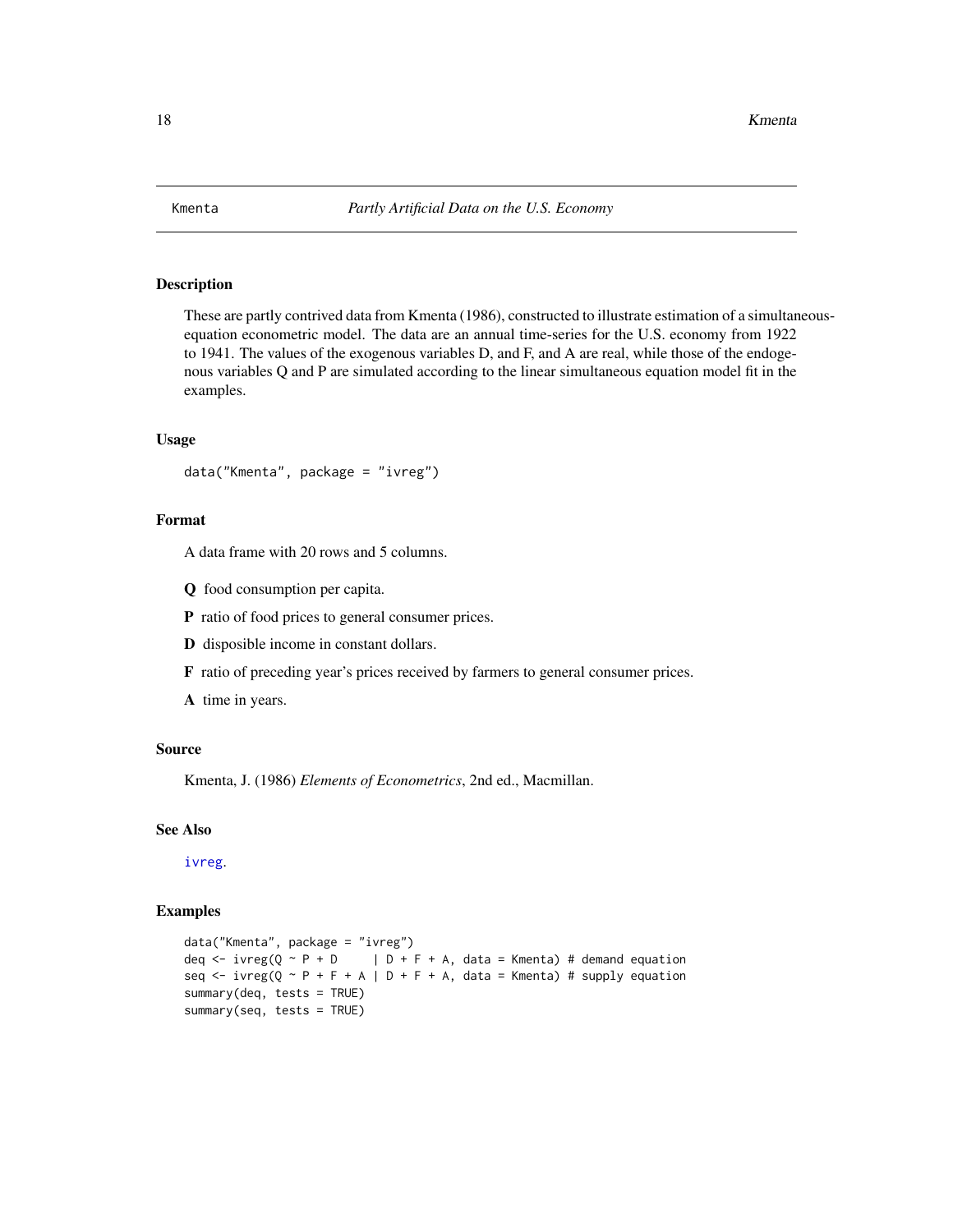<span id="page-18-0"></span>SchoolingReturns *U.S. Returns to Schooling Data*

#### Description

Data from the U.S. National Longitudinal Survey of Young Men (NLSYM) in 1976 but using some variables dating back to earlier years.

#### Usage

```
data("SchoolingReturns", package = "ivreg")
```
# Format

A data frame with 3010 rows and 22 columns.

wage Raw wages in 1976 (in cents per hour).

education Education in 1976 (in years).

experience Years of labor market experience, computed as age -education -6.

ethnicity Factor indicating ethnicity. Is the individual African-American ("afam") or not ("other")?

smsa Factor. Does the individual reside in a SMSA (standard metropolitan statistical area) in 1976?

south Factor. Does the individual reside in the South in 1976?

age Age in 1976 (in years).

nearcollege Factor. Did the individual grow up near a 4-year college?

nearcollege2 Factor. Did the individual grow up near a 2-year college?

nearcollege4 Factor. Did the individual grow up near a 4-year public or private college?

enrolled Factor. Is the individual enrolled in college in 1976?

married factor. Is the individual married in 1976?

education66 Education in 1966 (in years).

smsa66 Factor. Does the individual reside in a SMSA in 1966?

south66 Factor. Does the individual reside in the South in 1966?

feducation Father's educational attainment (in years). Imputed with average if missing.

meducation Mother's educational attainment (in years). Imputed with average if missing.

fameducation Ordered factor coding family education class (from 1 to 9).

kww Knowledge world of work (KWW) score.

iq Normed intelligence quotient (IQ) score

# parents14 Factor coding living with parents at age 14: both parents, single mother, step parent, other

library14 Factor. Was there a library card in home at age 14?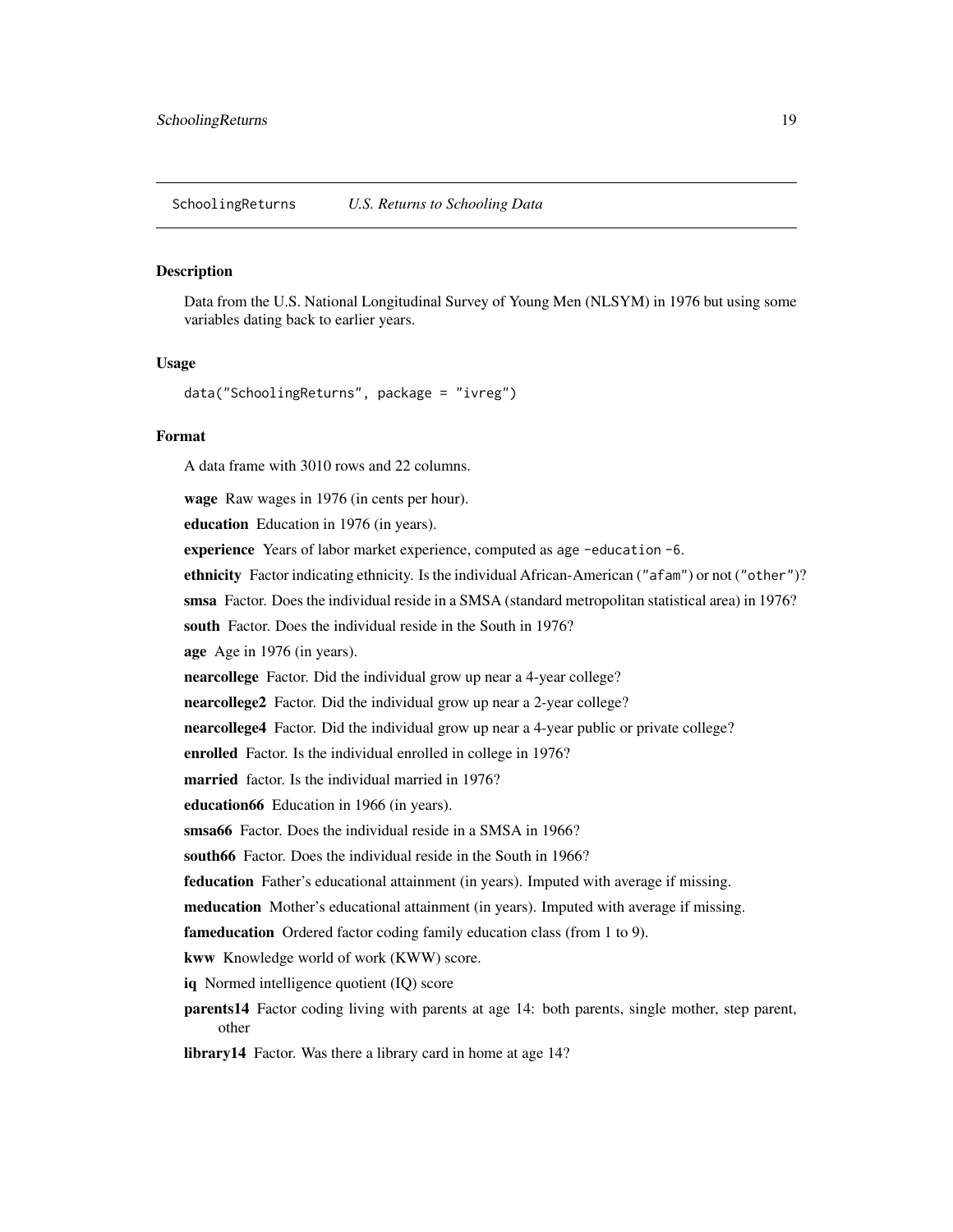#### Details

Investigating the causal link of schooling on earnings in a classical model for wage determinants is problematic because it can be argued that schooling is endogenous. Hence, one possible strategy is to use an exogonous variable as an instrument for the years of education. In his well-known study, Card (1995) uses geographical proximity to a college when growing up as such an instrument, showing that this significantly increases both the years of education and the wage level obtained on the labor market. Using instrumental variables regression Card (1995) shows that the estimated returns to schooling are much higher than when simply using ordinary least squares.

The data are taken from the supplementary material for Verbeek (2004) and are based on the work of Card (1995). The U.S. National Longitudinal Survey of Young Men (NLSYM) began in 1966 and included 5525 men, then aged between 14 and 24. Card (1995) employs labor market information from the 1976 NLSYM interview which also included information about educational attainment. Out of the 3694 men still included in that wave of NLSYM, 3010 provided information on both wages and education yielding the subset of observations provided in SchoolingReturns.

The examples replicate the results from Verbeek (2004) who used the simplest specifications from Card (1995). Including further region or family background characteristics improves the model significantly but does not affect much the main coefficients of interest, namely that of years of education.

# Source

Supplementary material for Verbeek (2004).

#### References

Card, D. (1995). Using Geographical Variation in College Proximity to Estimate the Return to Schooling. In: Christofides, L.N., Grant, E.K., and Swidinsky, R. (eds.), *Aspects of Labour Market Behaviour: Essays in Honour of John Vanderkamp*, University of Toronto Press, Toronto, 201-222.

Verbeek, M. (2004). *A Guide to Modern Econometrics*, 2nd ed. John Wiley.

```
## load data
data("SchoolingReturns", package = "ivreg")
## Table 5.1 in Verbeek (2004) / Table 2(1) in Card (1995)
## Returns to education: 7.4%
m_ols <- lm(log(wage) ~ education + poly(experience, 2, raw = TRUE) + ethnicity + smsa + south,
  data = SchoolingReturns)
summary(m_ols)
## Table 5.2 in Verbeek (2004) / similar to Table 3(1) in Card (1995)
m_{red} < -1 m_{red} and m_{red} and m_{red} and m_{red} and m_{red} and m_{red} and m_{red} and m_{red} and m_{red} mearcollege,
  data = SchoolingReturns)
summary(m_red)
## Table 5.3 in Verbeek (2004) / similar to Table 3(5) in Card (1995)
## Returns to education: 13.3%
m\_iv \leftarrow ivreg(log(wage) \sim education + poly(experience, 2, raw = TRUE) + ethnicity + smsa + south
```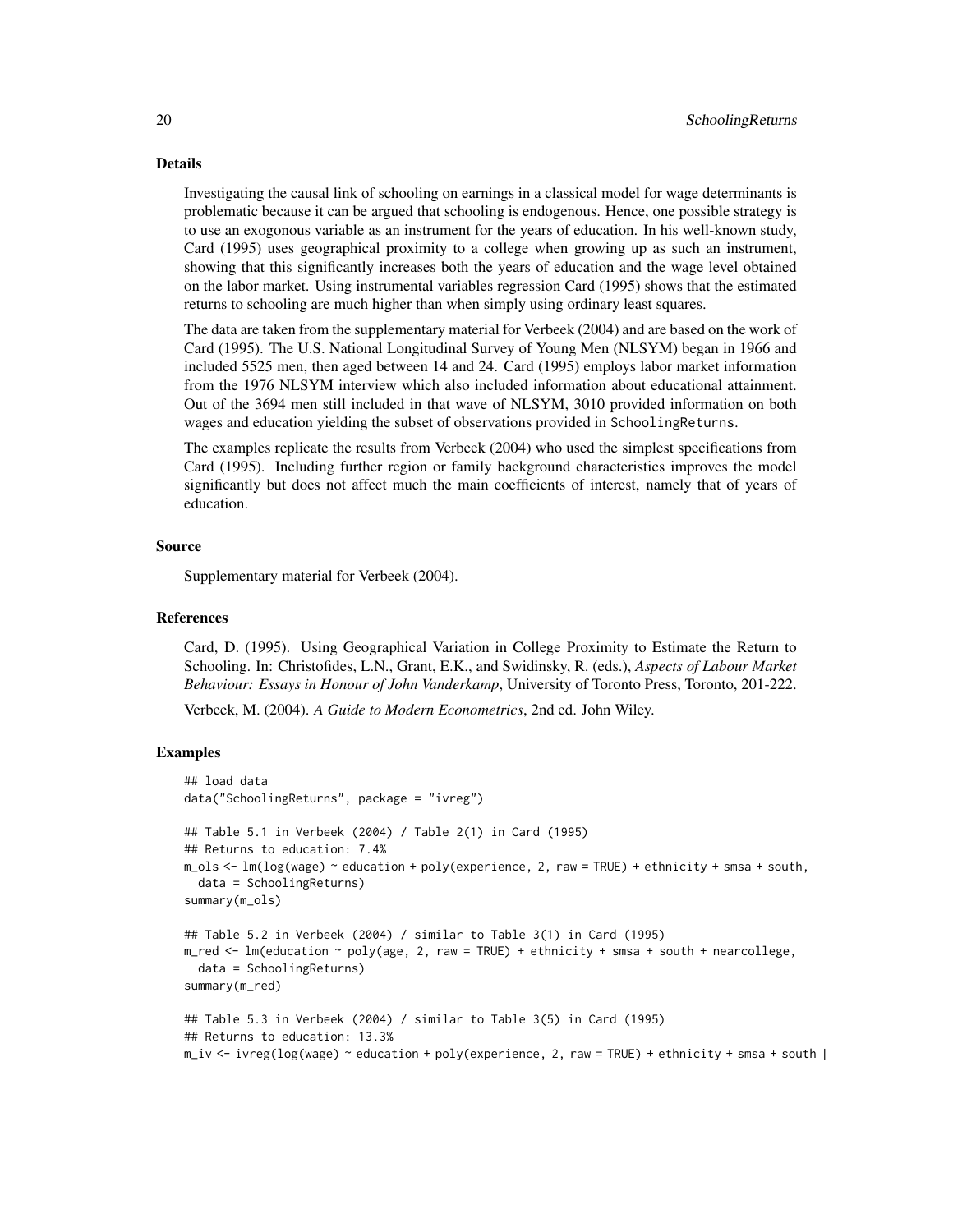```
nearcollege + poly(age, 2, raw = TRUE) + ethnicity + smsa + south,
 data = SchoolingReturns)
summary(m_iv)
```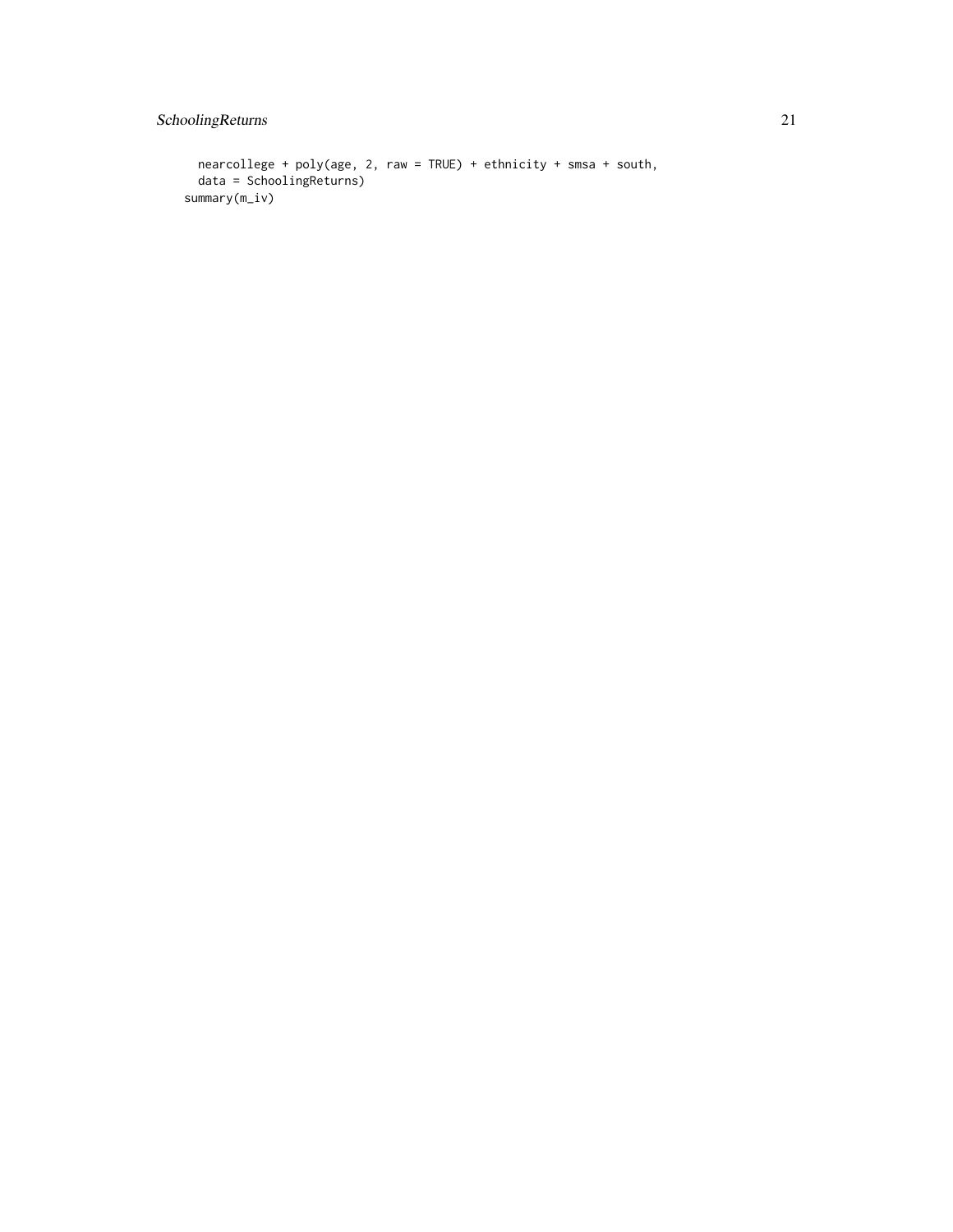# <span id="page-21-0"></span>**Index**

∗ datasets CigaretteDemand, [2](#page-1-0) Kmenta, [18](#page-17-0) SchoolingReturns, [19](#page-18-0) ∗ regression ivreg, [12](#page-11-0) ivreg.fit, [15](#page-14-0) alias.ivreg *(*coef.ivreg*)*, [4](#page-3-0) Anova.ivreg *(*coef.ivreg*)*, [4](#page-3-0) anova.ivreg *(*coef.ivreg*)*, [4](#page-3-0) avPlot.ivreg *(*influence.ivreg*)*, [7](#page-6-0) avPlots, *[7](#page-6-0)*, *[11](#page-10-0)* avPlots.ivreg *(*influence.ivreg*)*, [7](#page-6-0) Boot, *[10,](#page-9-0) [11](#page-10-0)* Boot.ivreg *(*influence.ivreg*)*, [7](#page-6-0) bread.ivreg *(*coef.ivreg*)*, [4](#page-3-0) ceresPlot.ivreg *(*influence.ivreg*)*, [7](#page-6-0) ceresPlots.ivreg *(*influence.ivreg*)*, [7](#page-6-0) CigaretteDemand, [2](#page-1-0) CigarettesSW, *[2,](#page-1-0) [3](#page-2-0)* coef, *[6](#page-5-0)* coef.ivreg, [4](#page-3-0) confint.ivreg *(*coef.ivreg*)*, [4](#page-3-0) cooks.distance.influence.ivreg *(*influence.ivreg*)*, [7](#page-6-0) cooks.distance.ivreg *(*influence.ivreg*)*, [7](#page-6-0) crPlot.ivreg *(*influence.ivreg*)*, [7](#page-6-0) crPlots, *[7](#page-6-0)*, *[11](#page-10-0)* crPlots.ivreg *(*influence.ivreg*)*, [7](#page-6-0) deviance.ivreg *(*influence.ivreg*)*, [7](#page-6-0) dfbeta.influence.ivreg *(*influence.ivreg*)*, [7](#page-6-0) dfbeta.ivreg *(*influence.ivreg*)*, [7](#page-6-0) Effect, *[7](#page-6-0)* Effect.ivreg *(*coef.ivreg*)*, [4](#page-3-0)

estfun.ivreg *(*coef.ivreg*)*, [4](#page-3-0) find\_formula.ivreg *(*coef.ivreg*)*, [4](#page-3-0) formula, *[6](#page-5-0)* formula.ivreg *(*coef.ivreg*)*, [4](#page-3-0) hatvalues.influence.ivreg *(*influence.ivreg*)*, [7](#page-6-0) hatvalues.ivreg *(*influence.ivreg*)*, [7](#page-6-0) infIndexPlot, *[11](#page-10-0)* infIndexPlot.influence.ivreg *(*influence.ivreg*)*, [7](#page-6-0) infIndexPlot.ivreg *(*influence.ivreg*)*, [7](#page-6-0) influence.ivreg, [7](#page-6-0) influence.rivreg *(*influence.ivreg*)*, [7](#page-6-0) influencePlot, *[11](#page-10-0)* influencePlot.influence.ivreg *(*influence.ivreg*)*, [7](#page-6-0) influencePlot.ivreg *(*influence.ivreg*)*, [7](#page-6-0) ivreg, *[7](#page-6-0)*, *[11](#page-10-0)*, [12,](#page-11-0) *[16](#page-15-0)[–18](#page-17-0)* ivreg.fit, *[7](#page-6-0)*, *[13](#page-12-0)*, *[15](#page-14-0)*, [15](#page-14-0) ivregDiagnostics, *[4](#page-3-0)*, *[7](#page-6-0)*, *[13](#page-12-0)*, *[15](#page-14-0)* ivregDiagnostics *(*influence.ivreg*)*, [7](#page-6-0) ivregMethods, *[13](#page-12-0)*, *[15](#page-14-0)* ivregMethods *(*coef.ivreg*)*, [4](#page-3-0)

Kmenta, [18](#page-17-0)

lapply, *[10](#page-9-0)* linearHypothesis, *[7](#page-6-0)* linearHypothesis.ivreg *(*coef.ivreg*)*, [4](#page-3-0) lm, *[15](#page-14-0)* lm.fit, *[15](#page-14-0)[–17](#page-16-0)* lm.wfit, *[16,](#page-15-0) [17](#page-16-0)*

mad, *[17](#page-16-0)* mclapply, *[10](#page-9-0)* mcPlot.ivreg *(*influence.ivreg*)*, [7](#page-6-0) mcPlots.ivreg *(*influence.ivreg*)*, [7](#page-6-0) model.matrix, *[6](#page-5-0)*